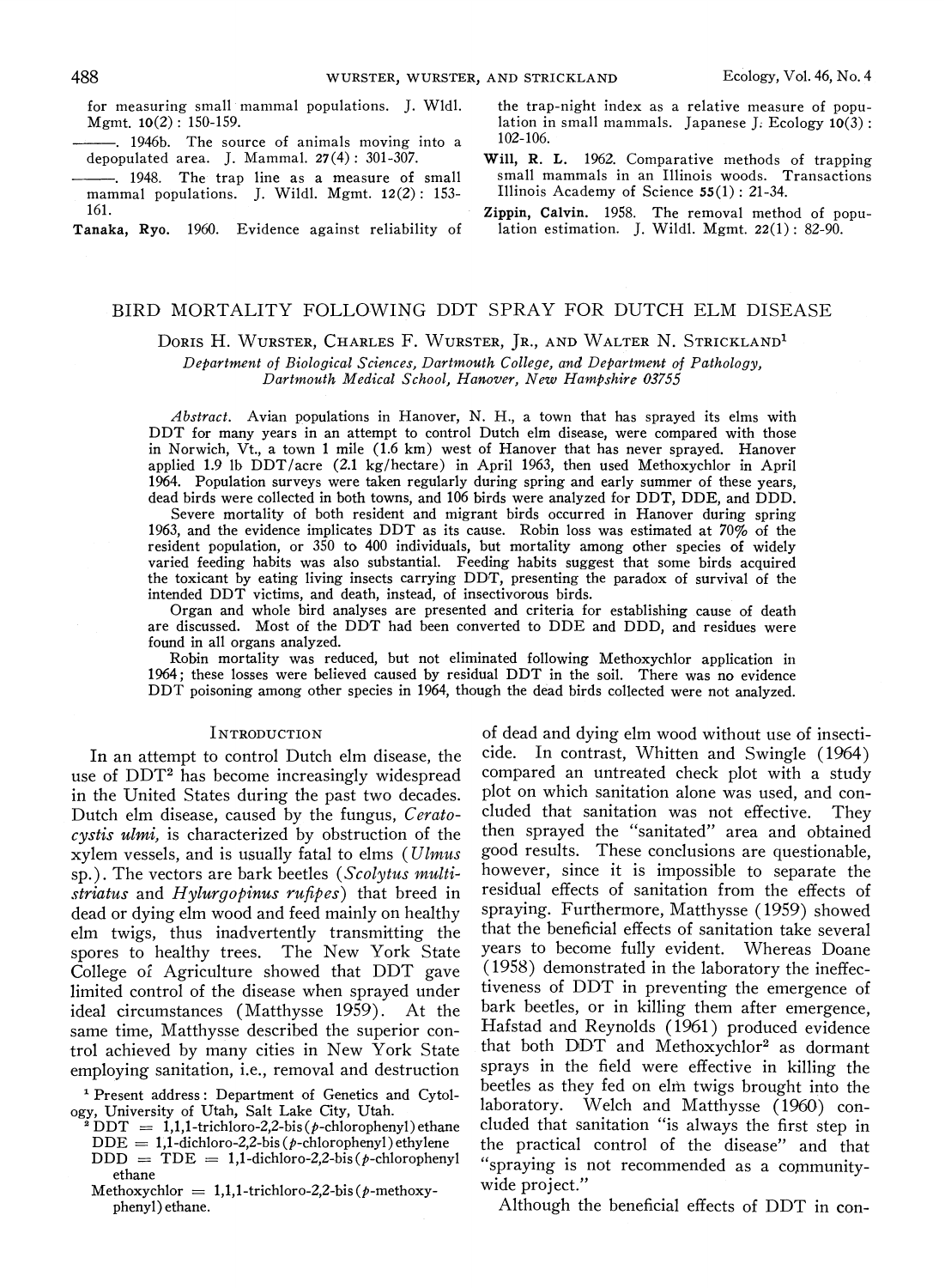trolling Dutch elm disease are both uncertain and controversial, evidence of bird mortality as a result of DDT poisoning has become extensive. Shortly after initial use of DDT for Dutch elm disease control (Whitten and Parker 1945), reports of bird mortality following use of the chemical began appearing in the literature (Hotchkiss and Pough 1946; Coburn and Treichler 1946; George and Stickel 1949; Robbins and Stewart 1949; Benton 1951; Robbins, Springer, and Webster 1951; Blagbrough 1952; Mitchell, Blagbrough, and VanEtten 1953). In recent years the evidence has been greatly expanded by studies related to Dutch elm disease in the Midwest (Barker 1958; Mehner and Wallace 1959; Hickey and Hunt 1960a, b; Hickey 1961; Wallace, Nickell, and Bernard 1961 ;Wallace 1960, 1962 ; Bernard 1963 : Wallace, Etter, and Osborne 1964). Wallace (1959) reported, for example, that by 1958, following several years of DDT application, elimination of the Robin (Turdus migratorius) from the campus of Michigan State University was virtually complete. Similarly, Hunt ( 1960) showed that breeding bird populations of many species were 31 to 90% lower in sprayed communities than in unsprayed areas. In several reports, DDT was directly implicated as a causative factor.

Both Wallace et al. (1961) and Hickey et al. (1960a) noted that no study comparable in scope to those of the Midwest had been done in the eastern USA. In fact, Wallace stated that DDT had been sprayed for many years 'in the East "apparently without the heavy mortality that has been observed in the Midwest." During recent years, however, residents of Hanover, N. H., a town that has sprayed its elms annually for about 15 years, have reported unusual numbers of dead birds, suggesting that abnormal mortality might have been occurring, that it may have been caused by DDT, and that Hanover was an ideal site in which to study the problem. This investigation was therefore undertaken to evaluate the effects of DDT on bird populations in Hanover, N. H., using Norwich, Vt., as an unsprayed reference area. Norwich is across the Connecticut River 1 mile (1.6 km) west of Hanover and has never had a community spray program. The study was conducted in three phases in Hanover and Norwich: population studies of birds; collection of dead or dying birds; and analyses of dead birds for DDT and its metabolites. A preliminary report of this investigation has been published (Wurster, Wurster, and Strickland 1965).

#### MATERIALS AND METHODS

Spray procedures.—During the nights of 15 to 18 April 1963, approximately 1,285 lb (583 kg) of

DDT were sprayed with a Bean Rotomist on 2,000 to 2,500 elms in Hanover. These trees occurred in an area of about 670 acres (271 hectares), or just over 1 sq mile, which included most of the town. Average application was therefore 1.92 lb/ acre (2.15 kg/hectare), but, because of very uneven distribution of elms, DDT dosage varied widely from this average. As in past years, this was a dormant (prefoliar) spray. Composition of the spray, upon emergence as an emulsion from the Rotomist, was as follows: DDT,  $11.5\%$ ; xylenes, 10% ; methylated naphthalenes, 10.7% ; inert materials, 1.2% ; and water, 66.6%. Methoxychlor was sprayed during the nights of 13 to 18 April 1964, the composition and procedure being similar to the 1%3 DDT application.

 $P$ opulation survey techniques.—Population studies during 1963 were performed on ecologically comparable areas in Hanover and Norwich. Hanover study areas (15 acres; 6hectares) represented  $2\frac{1}{4}\%$  of the sprayed portion of the town. Simultaneous surveys of these study areas were made by four observers, two in each town. All birds identified by sight or sound were counted. To minimize possible differences in efficiency of detecting birds, observers surveyed the areas in rotation. Thus each observer counted birds for an equal period with each of the other three observers, and spent the same amount of time in both Hanover and Norwich. Counts were made from 7 to 8 AM daily from April 8 until mid-May, every 2 to 3 days until mid-June, and at irregular intervals thereafter until July 13.

During 1964 surveys were done in two different ways. One method involved an observer in each town simultaneously walking a line transect along approximately 0.5 mile (0.8 km) of elm-lined street, noting all birds seen or heard. Observers again were rotated. Counts were made daily from April 13 until mid-June, then every 3 to 5 days until July 13. The other method consisted of an "automobile survey" specifically for Robins, and was performed entirely by one of us (D. H. W.). All Robins observed from a slowly moving automobile were counted along an ecologically similar 3-mile (5-km) route in each town, i.e., comparable lengths of elm-lined street, lawns, open fields, etc. This type of survey was conducted daily from April 13 to June 1, every other day until June 19, and every 3 to 5 days thereafter until July 13.

 $Collection$ , handling, and analysis of birds.— Dead or dying birds from both towns were collected from mid-April through July of both years, with the aid of residents responding to an appeal through two local radio stations and three newspapers. All birds were labeled with species, date,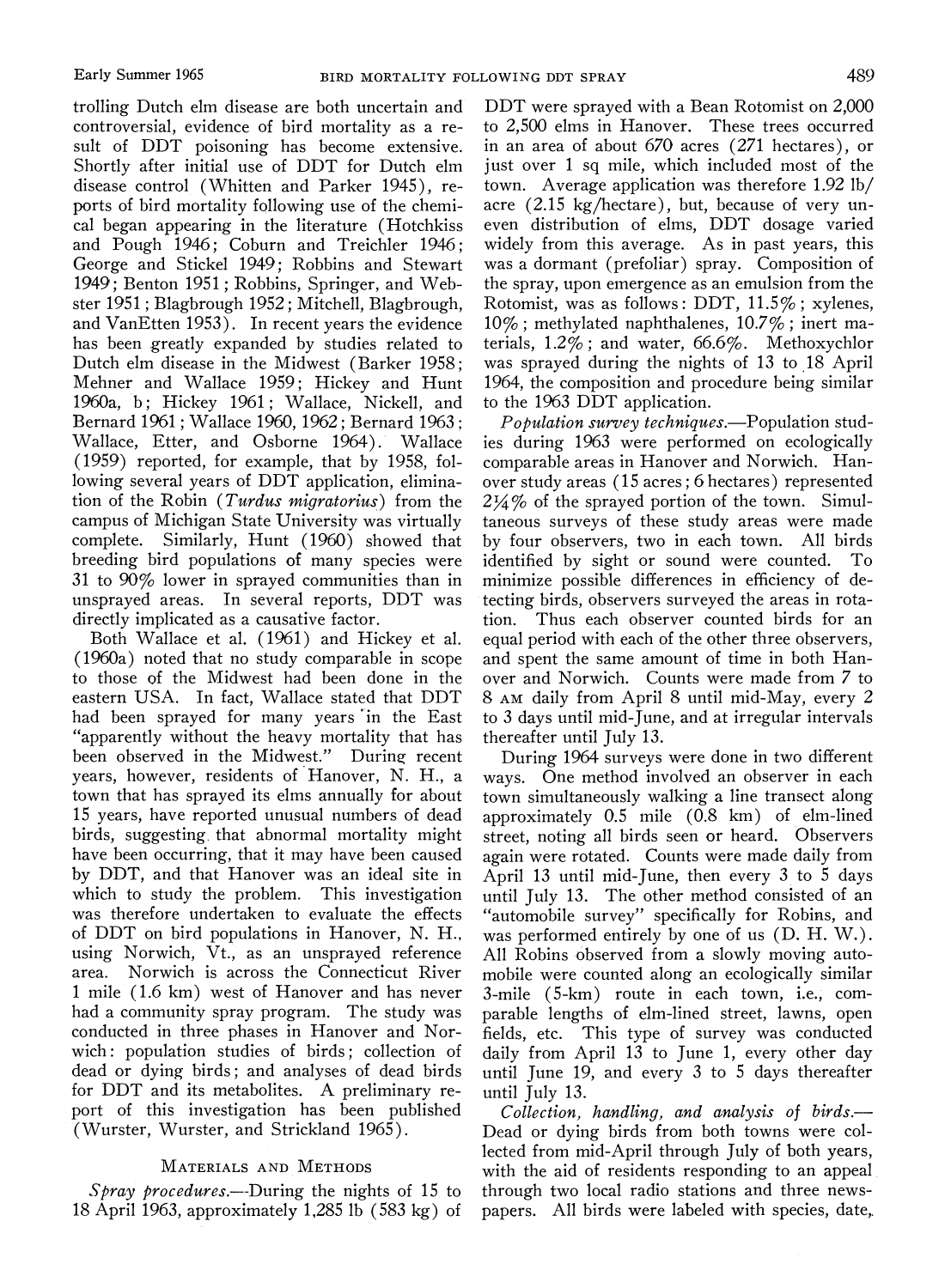time and place found, condition of bird, and sex, and were then stored frozen until analysis. Only birds from 1963 were analyzed, except three reference Robins collected in April 1964. Because of the high cost of chemical analysis, not every bird could be analyzed, and the number of reference birds was necessarily limited. All birds observed with tremors before death, birds representing a variety of species and feeding habits, some birds showing injuries, and five reference Robins were analyzed. The latter were collected from unsprayed areas outside of Hanover, and included one dead 1963 specimen from Norwich.

A selection of 48 Robins was prepared for analysis as follows. Skin, beak, entire digestive tract, feet and wings (disjointed at ankle and elbow, respectively) were removed from the partially thawed bird and discarded. The brain, liver, breast muscle, heart, and gonads were dissected free, weighed and wrapped individually in foil, as was the remainder of the bird. packets were then packaged together in foil and refrozen. Fifty-eight other birds, including 2 Robins and individuals of 24 other species, were skinned, stripped of legs, wings, and digestive tracts as described above, and analyzed as whole birds. The sum of the six Robin tissues is equivalent to a whole bird. Specimens were shipped frozen to the Wisconsin Alumni Research Foundation, Madison, Wis., for analysis of DDT, DDE, DDD2, fat, and water content. Samples were analyzed by electron capture gas chromatography (Klein, Watts, and Damico 1963, with modification), with 17 random duplicate analyses; 6 cross checks were made with paper chromatography.

TABLEI. Dead and tremoring birds recovered from Hanover and Norwich, 1963 and 1964. Numbers in parentheses = no. of species represented. Hanover spray dates: DDT, 15-18 April 1963; Methoxychlor, 13-18 April 1964

|                              |                          | 1963 – DDT<br>Birds recovered.<br>April 16 to July 30 | 1964 – Methoxychlor<br>Birds recovered.<br>April 14 to July 30 |         |  |  |
|------------------------------|--------------------------|-------------------------------------------------------|----------------------------------------------------------------|---------|--|--|
| Birds and localities         | Totala<br><b>Tremors</b> |                                                       | Totala                                                         | Tremors |  |  |
| HANOVER (sprayed)            |                          |                                                       |                                                                |         |  |  |
| $Robin \ldots \ldots \ldots$ | 61                       | 19 <sub>b</sub>                                       | 26                                                             |         |  |  |
| Chipping $Sparrow$           | 15                       | 5                                                     |                                                                |         |  |  |
| Myrtle Warbler               | 8                        | 7с                                                    |                                                                |         |  |  |
| Other species                | 67 (31)                  | $3(3)^d$                                              | 45 (25)                                                        | 0       |  |  |
| $Totals$                     | 151 (34)                 | 34 (6)                                                | 72 (27)                                                        | 6(1)    |  |  |
| NORWICH (unsprayed)          |                          |                                                       |                                                                |         |  |  |
| $Robin \ldots \ldots \ldots$ | 4                        | 0                                                     | 2                                                              |         |  |  |
| Chipping Sparrow             | $\bf{0}$                 |                                                       |                                                                |         |  |  |
| Myrtle Warbler               | $\theta$                 |                                                       |                                                                |         |  |  |
| Other species                | 6(6)                     | 0                                                     | 5(5)                                                           |         |  |  |
| $Totals$                     | 10(7)                    | o                                                     | 8(7)                                                           |         |  |  |

¤Includes birds with tremors.<br>¤Includes three Robins seen with tremors but not recovered.<br>¤Includes two Myrtle Warblers seen with tremors but not recovered.<br>«One Song Sparrow, one Catbird, and one White-breasted Nuthatch.

The data were processed by a General Electric 235 computer at the Dartmouth College computation center.

#### **RESULTS AND DISCUSSION**

#### Recovery of dead and dying birds

In Table I the numbers of dead and dying birds collected in Hanover and Norwich during 1963 and 1964 are summarized. Reference to "tremors" means the loss of coordination, and excessive activity of voluntary muscles resulting in continuous fluttering of the wings and trembling of all parts of the body. This condition is typical of DDT poisoning (Bernard 1963), and usually progresses from a limited ability to fly or flutter along the ground to total disability and a short period of violent clonic convulsions before death. The corpse is thereafter immediately stiff with legs rigidly extended. Tremoring birds never survived, and usually died within 1 hour. All birds with tremors came from Hanover; no such birds were found in unsprayed areas. When sizable numbers of tremoring birds are observed in an area sprayed with substantial quantities of DDT, tremors may be considered strong evidence for DDT as the cause of mortality (Bernard 1963).

It is important to realize that only a small portion of the dead birds in a large area will be found. The difficulty of finding dead birds in the field was noted by Wallace (1962). Rosene and Lay (1963) experimented with planted dead Bobwhite Quail (Colinus virginianus); they concluded that finding even a small or moderate number of dead quail is reason to suspect a heavy mortality. The data in Table I therefore presumably represent only a minor portion of the total dead birds. Furthermore, recovery of small, obscure birds such as sparrows, warblers, or chickadees will be much lower than the recovery of large, conspicuous birds such as Robins (estimated below at a  $16\%$  maximum in Hanover in 1963).

#### Population studies

Determination of bird populations is difficult, especially when migration, nesting, and other seasonal factors are involved. Nevertheless, with daily surveys, the number of resident species and individuals in an area can be estimated with reasonable accuracy.

 $Robin$  populations.—It was evident that by early May, resident Robin populations had been established; to compare population changes between Hanover and Norwich, early May populations were equated to 100% in each town, and population trends are shown for 1963 (Fig. 1) and 1964 (Fig. 2). In both years the arrival of Robins during April was apparent, as was a subsequent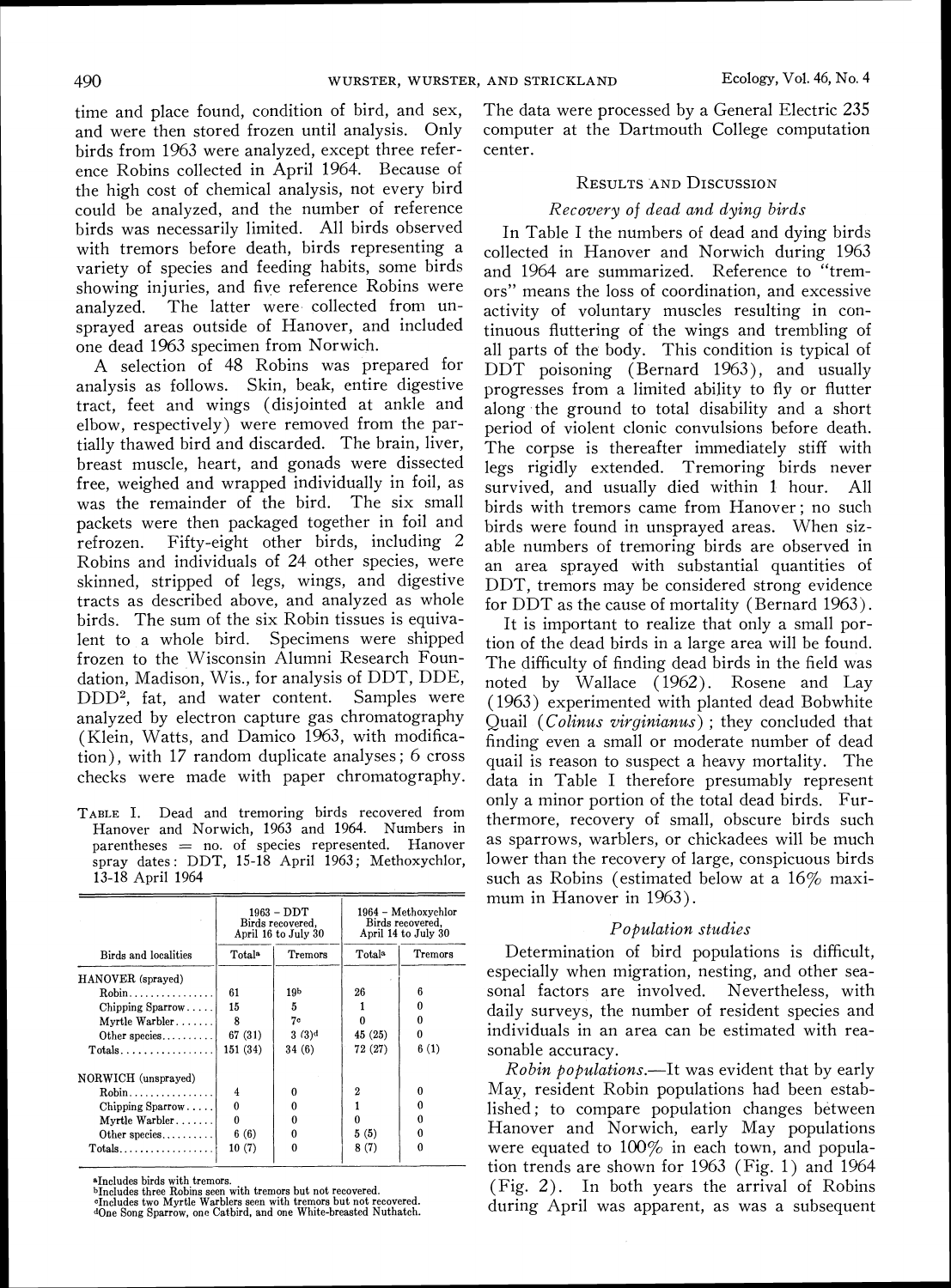

FIG. 1. Robin populations, 1963, in Hanover and Norwich study areas, plotted as moving average of five surveys, with total numbers of dead Robins recovered in Hanover. Actual numbers on May 1: Hanover 12, Norwich 16.



FIG. 2. Robin populations, 1964, in Hanover and Norwich by automobile survey, plotted as Figure 1, with total numbers of dead Robins recovered in Hanover. Actual numbers on May 8: Hanover 23, Norwich 32.

decline representing migrant departure and resident nesting. Failure to detect birds on nests in both towns contributed to the apparent early May decline.

In the latter half of May 1963, when adult and young Robins appeared in the open, the observed population in Norwich recovered to prenesting levels. In contrast, the population in Hanover dropped sharply, and by June 1 had reached 30% of the original May 1 resident population; this decline was inversely related to the number of dead Robins found. Such a population decline following DDT application is consistent with the findings of Wallace (1959), Hickey and Hunt  $(1960a, b)$ , and Hunt  $(1960)$ .

During June 1963, the population in Hanover rose through influx of new Robins. but, partly due to continued mortality, it did not recover to the prenesting level. Such population replacement

from outside an evacuated area was demonstrated by Stewart and Aldrich ( 1951), and Hensley and Cope (1951). Furthermore, Wallace (1960) stated that total Robin loss may be greater than the entire population present at any one time, i.e., the complete elimination of the original breeding population plus one or more replacement populations.

Figure 2 shows the similarity of the Hanover and Norwich Robin population trends in 1964. Both towns showed a post-nesting population increase, but that of Hanover lagged slightly. This is consistent with the reduction of mortality in 1964 (Table I) from the 1963 level.

Bark feeder populations.—Like Figure 1 for Robins, Figure 3 illustrates a divergence in 1963 for bark feeders, i.e., chickadees, nuthatches, creepers, and woodpeckers, which were grouped because of low absolute numbers and the similarity of their population curves. Bark feeder popula-



FIG. 3. Bark feeder populations, 1963, in Hanover and Norwich study areas, plotted as moving average of five surveys. Species included: Yellow-shafted Flicker (Colaptes auratus), Hairy Woodpecker, Downy Woodpecker, Yellow-bellied Sapsucker *(Sphyrapicus varius)* , Blackcapped Chickadee, White-breasted Nuthatch, Red-breasted Nuthatch *(Sitta canadensis),* and Brown Creeper *(Certhia*   $f$ *amiliarus*).



FIG.4. Bark feeder populations, 1964, in Hanover and Norwich by line transect. Plotting and species as Figure 3.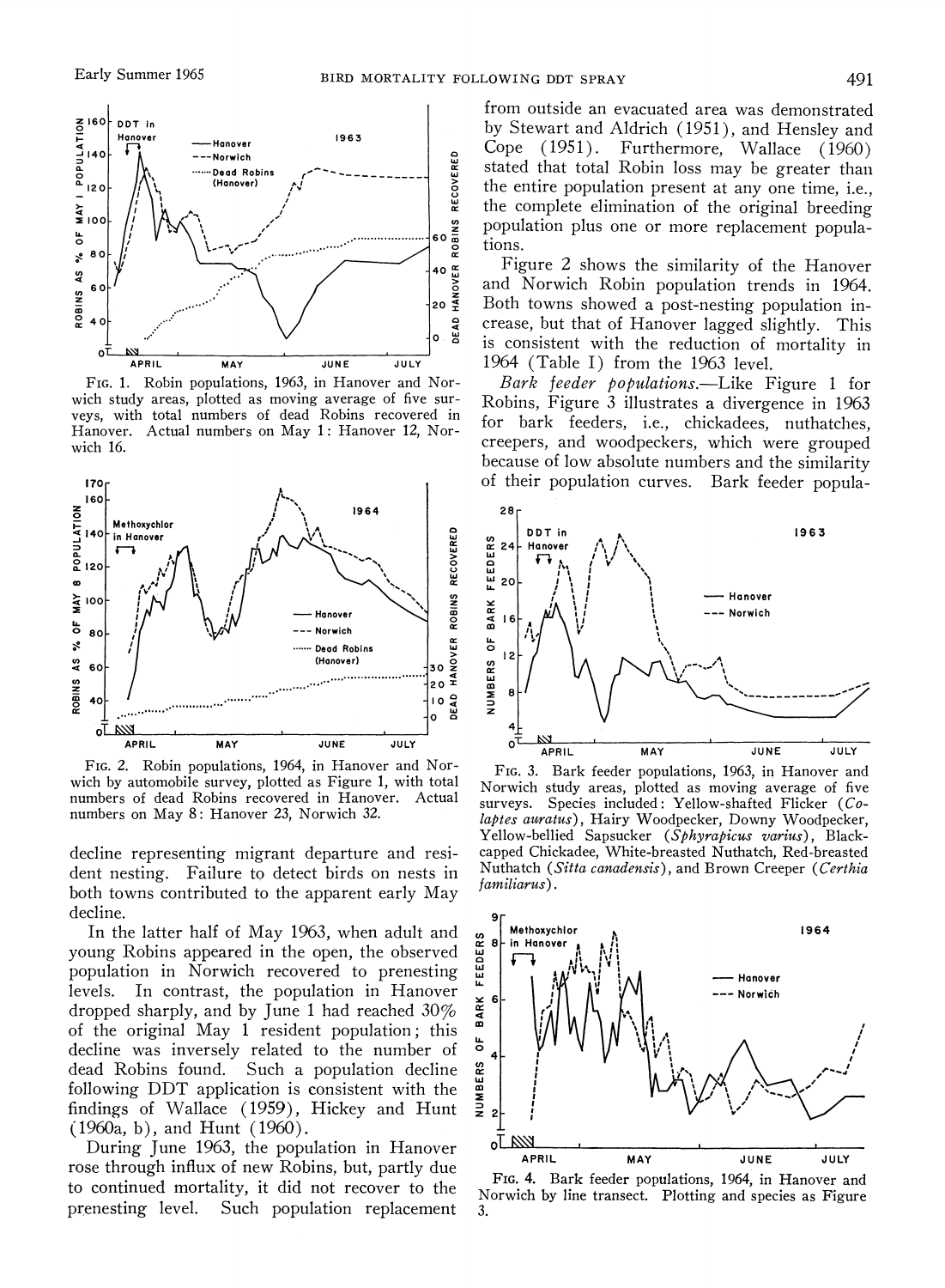tion. Within 3 to 4 weeks, Hanover areas showed quiet behavior and dispersion of bark feeders a net decline in these species, while Norwich during summer. Figure  $\overline{4}$  shows the lack of diver-<br>areas showed a net increase. Hanover areas then gence of the two populations during 1964, but contained only one-third as many birds of these recurrence of the summer decline. The curves species as did Norwich areas. Dead and tremor- gyrate considerably because the sample size was ing birds of some of these species were found smaller in 1964 than 1963. ing birds of some of these species were found

tions were approximately equal in Hanover and in Hanover. Later in the season populations Norwich study areas at the time of DDT applica- declined in both towns. presumably because of gence of the two populations during 1964, but

TABLE II. Analyses of 48 dissected Robins. Organ analyses in ppm wet weight are expressed as geometric means ( $\overline{x}$ ); standard errors of the mean (SE) are in logarithmic form.<sup>a</sup> Categories: A, reference Robins; B, dead ppm RES in brain; C, dead, 5-50 ppm RES in brain; D, dead,  $>$  50 ppm RES in brain; E, tremors. No. = num-<br>ppm RES in brain; C, dead, 5-50 ppm RES in brain; D, dead,  $>$  50 ppm RES in brain; E, tremors. No. = number of Robins in each category.  $\overline{RES} = DDT + DDE + DDD$ 

| Organ                                                                                      | No.                                           | $\%H_2O^b$                           | $\%$ Fatb                                     | DDT<br>$_{\rm DDE}$<br>$\bar{x}$ (ppm)<br>SЕ<br>$\bar{x}$ (ppm)<br>SЕ               |                                                                                     | $_{\rm DDD}$<br>$\bar{x}(ppm)$<br>$\rm SE$                                       | $_{\rm RES}$<br>$\bar{x}$ (ppm)<br>SE                                             |  |
|--------------------------------------------------------------------------------------------|-----------------------------------------------|--------------------------------------|-----------------------------------------------|-------------------------------------------------------------------------------------|-------------------------------------------------------------------------------------|----------------------------------------------------------------------------------|-----------------------------------------------------------------------------------|--|
| Brain<br>A.<br><b>B</b> .<br>0.<br>D.<br><b>E</b> .                                        | 5<br>$\overline{4}$<br>3<br>20<br>16          | 67.8<br>68.5<br>69.8<br>71.0<br>68.9 | 6.7<br>4.8<br>6.1<br>5.1<br>5.5               | $0.11^a$ $1254^a$<br>0.13<br>1186<br>1.93<br>2264<br>13.0<br>0589<br>14.6<br>0692   | 1925<br>0.64<br>0.61<br>1267<br>12.5<br>1614<br>69.1<br>0530<br>56.5<br>0777        | 0.12<br>1448<br>0.28<br>2334<br>3.49<br>2394<br>33.1<br>0281<br>38.8<br>0471     | 0.87<br>1782<br>1.07<br>1434<br>18.0<br>1812<br>120<br>0373<br>114<br>0614        |  |
| Liver<br>A.<br><b>B</b> .<br>C.<br>${\bf D}.\,\dots\dots\dots\dots\dots\,.$<br><b>E</b> .  | 5<br>$\overline{4}$<br>3<br>20<br>16          | 66.2<br>63.9<br>68.0<br>64.0<br>60.6 | $2.5\,$<br>2.3<br>2.7<br>2.6<br>2.7           | 0.08<br>0966<br>0.12<br>0818<br>0.24<br>2157<br>0.70<br>0717<br>1.04<br>1011        | 1.31<br>1850<br>1.08<br>1416<br>28.7<br>2832<br>0635<br>174<br>165<br>0619          | 0.22<br>1902<br>0.55<br>3004<br>13.3<br>3017<br>0745<br>115<br>139<br>0929       | 1.64<br>1790<br>1.92<br>1724<br>42.4<br>2880<br>300<br>0629<br>316<br>0740        |  |
| <b>Breast Muscle</b><br>A.<br>B.<br>C.<br>D.<br>$\mathbf{E} \dots \dots \dots \dots \dots$ | 5<br>4<br>3<br>20<br>16                       | 67.9<br>66.5<br>68.3<br>69.5<br>69.2 | 1.1<br>1.7<br>1.5<br>0.7<br>0.7               | 0.08<br>0982<br>0.21<br>2009<br>0.66<br>1593<br>0.38<br>0922<br>0.65<br>1202        | 0.52<br>2478<br>0.83<br><i>1190</i><br>8.56<br>0402<br>0760<br>58.4<br>40.5<br>0812 | 0.15<br>2207<br>0.55<br>1833<br>3.68<br>0541<br>44.2<br>0781<br>42.3<br>0902     | 0.78<br>2246<br>1.69<br>1322<br>13.0<br>0340<br>107<br>0705<br>87.0<br>0806       |  |
| Heart<br>A.<br>B.<br>C.<br>${\bf D} \dots \dots \dots \dots \dots \dots$<br><b>E</b>       | 5<br>$\overline{\mathbf{4}}$<br>3<br>20<br>16 | 71.2<br>70.3<br>71.7<br>70.7<br>72.3 | 5.0<br>4.0<br>1.8<br>1.1<br>1.1               | 0.28<br>2640<br>0.34<br>1674<br>2.68<br>1948<br>3.33<br>1747<br>4.15<br>1681        | 2918<br>1.68<br>0930<br>1.44<br>19.7<br>0740<br>74.2<br>0660<br>52.4<br>0777        | 0.25<br>2011<br>0.48<br>2045<br>7.58<br>1958<br>49.0<br>0470<br>48.1<br>0613     | 2.27<br>2756<br>2.45<br>0983<br>31.5<br>0801<br>135<br><i>0571</i><br>110<br>0697 |  |
| Testes<br>A.<br>C.<br>${\bf D} \dots \dots \dots \dots \dots \dots$<br><b>E</b> .          | 3<br>$\boldsymbol{2}$<br>11<br>13             | 80.8<br>75.9<br>80.1<br>80.1         | 5.6<br>$2.1\,$<br>2.4<br>1.8                  | 0.10<br>1714<br>0.52<br>1095<br>0.70<br>0865<br>0.92<br>0899                        | 0.40<br>2193<br>1985<br>19.0<br>48.0<br>0764<br>38.8<br>0534                        | 0.13<br>1939<br>9.35<br>0678<br>0392<br>33.7<br>38.0<br>0239                     | 0.63<br>2056<br>29.1<br>1544<br>85.3<br>0529<br>79.9<br>0316                      |  |
| Ovaries<br><b>B</b> .<br>${\bf D}$<br><b>E</b> .                                           | 1<br>7<br>3                                   | 70.3<br>68.3<br>72.6                 | 11.6<br>8.5<br>8.0                            | 1.29<br>23.0<br>3879<br>110<br>3966                                                 | 4.79<br>301<br>1035<br>168<br>2535                                                  | 0.53<br>105<br>0433<br>65.3<br>1350                                              | 6.60<br>505<br>1332<br>359<br>2864                                                |  |
| Remainder<br>A.<br>B.<br>0.<br>$\mathbf{D}, \ldots, \ldots, \ldots, \ldots$<br><b>E</b> .  | 5<br>4<br>3<br>20<br>16                       | 65.5<br>60.2<br>65.2<br>66.3<br>66.3 | 3.6<br>4.8<br>2.5<br>1.1<br>1.1               | 0.34<br>2906<br>0.73<br>2765<br>11.9<br><i>0550</i><br>15.3<br>0970<br>19.5<br>1117 | 2.88<br>2930<br>3.32<br>0641<br>52.1<br>0313<br>55.5<br>0706<br>42.4<br>0751        | 3084<br>0.41<br>0.89<br>1982<br>9.77<br>0493<br>24.8<br>0667<br>23.2<br>0738     | 3.79<br>2910<br>5.46<br>1046<br>74.3<br>0141<br>101<br>0673<br>90.8<br>0761       |  |
| Whole Bird<br>A.<br>B.<br>0.<br>D.<br><b>E</b> .                                           | 5<br>4<br>3<br>20<br>16                       | 66.5<br>62.5<br>66.5<br>67.4<br>67.2 | $_{3.0}$<br>$_{\rm 3.9}$<br>2.4<br>1.2<br>1.2 | 0.27<br>2569<br>0.56<br>2430<br>7.84<br>0386<br>10.8<br>0984<br>13.8<br><i>1107</i> | 2.09<br>2875<br>2.47<br>0649<br>$38.5\,$<br>0261<br>69.3<br>0613<br>51.8<br>0677    | 0.34<br>2812<br>0.77<br>1914<br>8.56<br>0628<br>38.7<br>0649<br>$37.7\,$<br>0764 | 2.79<br>2817<br>4.15<br>1003<br>55.2<br><i>0100</i><br>125<br>0583<br>110<br>0697 |  |

<sup>4</sup>Calculated by converting ppm values to logarithms and computing arithmetic mean and standard error of the mean for these logs; the mean has been reconverted to ppm. All SE's are 0. The standard error of the mean for th  $\overline{x} \pm \text{SE}$  (e.g., log  $0.11 \pm 0.1254 = -0.9586 \pm 0.1254$ ).<br>bArithmetic means.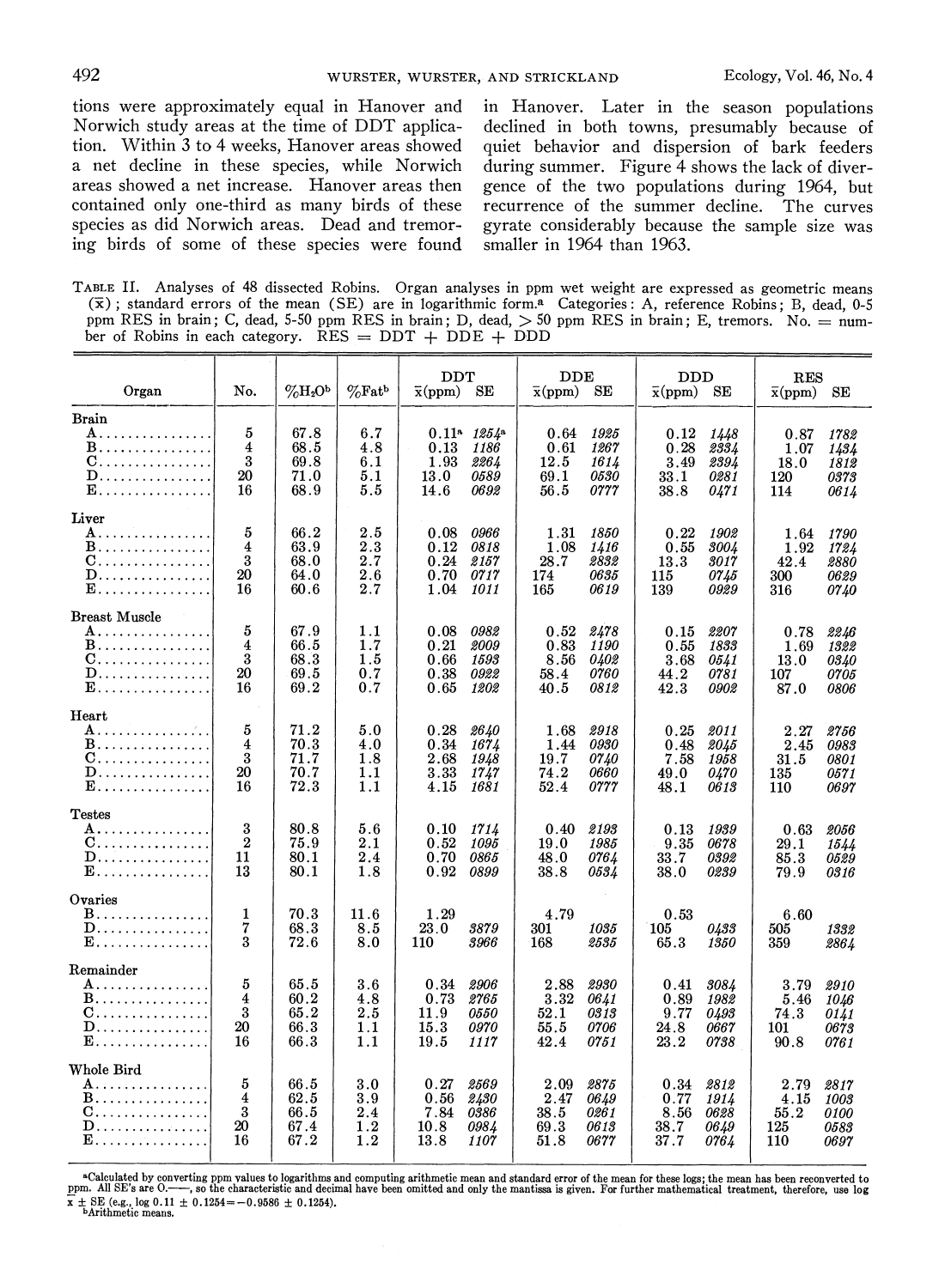Populations of other species.—Total numbers of other species were insufficient to show any population trends, but many individuals of other species were found dead or with tremors in Hanover during 1963. Substantial numbers of tremoring and dead Chipping Sparrows (Spizella passerina) were recovered in Hanover, but population curves failed to show divergence between Hanover and Norwich, presumably owing to continuous influx of new individuals. Why this should be true of Chipping Sparrows, but not Robins or bark feeders, is not entirely clear. Dead and tremoring Myrtle Warblers (Dendroica coronata) also were noted, but the species is migratory in Hanover and population trends could not be established.

#### DDT residue analyses

Interpretation.—Experimental attempts have been made to define lethal concentrations of DDT residues in avian tissues. DeWitt, Derby, and Mangan (1955) used residue concentration in breast muscle as a criterion for determining cause of death in pheasants and quail ; Bernard ( 1963), however, concluded from his experiments that residue in brain is a better criterion. The action of DDT in animals is manifested almost entirely through the nervous system; the concentration of DDT in rat brain can be directly correlated with the appearance of symptoms, i.e., tremors, convulsions, and . death (Dale, Gaines, Hayes, and Pearce 1963). These findings tend to support Bernard's conclusion.

The feeding of DDT to captive Robins and House Sparrows (Passer domesticus) produced symptoms of DDT poisoning (tremors) identical to those observed in field birds exposed to DDT through spraying for Dutch elm disease (Bernard 1963). Brains of both captive and field specimens contained not less than 50 ppm for Robins and 60 ppm for House Sparrows. Bernard concluded that these figures represented approximately the minimum lethal concentration in the brain for each of these species, and that dead birds containing these amounts probably died as the result of DDT poisoning.

Since the susceptibility varies among individual birds, about 50 ppm DDT in Robin brain might be considered representative of a zone in which the likelihood of DDT as the cause of death is very high, rather than a definite level applicable to every individual. Observation of tremors prior to death in a bird with such a DDT concentration leaves little doubt that DDT was the cause of death.

Robin analyses.—Table II presents the results of the analyses for DDT, DDE, DDD, fat, and water content for 48 Robins. These birds were divided into five categories. Reference Robins collected outside of Hanover formed one group (A). Robins found dead in Hanover were placed in three categories based on the brain content of DDT residues  $(RES)^3$ : 0 to 5 ppm  $(B)$ , chosen because the reference Robins all contained residues within this range;  $5$  to  $50$  ppm  $(C)$ , intermediate concentrations; and  $> 50$  ppm (D), chosen because Bernard (1963) indicated 50 ppm DDT (including metabolites) to be a lethal concentration in Robins. Tremoring Hanover Robins formed the fifth category (E).

Further justification for grouping into these five categories can be seen from the frequency distribution of all 48 Robins based on brain RES, shown in Figure 5. This distribution clearly



FIG. 5. Frequency distribution of 48 Robins based on brain RES within 5-ppm intervals.  $RES = DDT + DDE$  $+$  DDD.

is biphasic. One phase (0 to 5 ppm) contains all five reference birds (A) plus four other Robins recovered dead in Hanover (B). The other phase  $(> 50$  ppm) contains 20 Robins found dead in Hanover (D), plus 16 tremoring Robins (E) . The three remaining dead Robins (C) are intermediate between the two phases, and could be considered part of the tail of either phase. The skewed nature of the distribution is evident, but when ppm values are converted to logarithms, the distribution is normal. For this reason the data have been given as geometric means, i.e., arithmetic mean and standard error of the mean have been calculated using logarithms of the ppm values.

Since the 16 Robins recovered with tremors all contained  $> 50$  ppm RES in the brain (minimum

 $RES =$  combined value of DDT and the two metabolites, DDE and DDD. DDT and these metabolites have been combined to make results comparable to those of Bernard (1%3) ; his analyses were done by the Schechter-Haller (1945) method, which is believed to give a combined value (Mattson, Spillane, Baker and Pearce 1953) that Bernard termed "DDT." Values for various analyses in this study are generally higher than those of Bernard; this is attributed to a difference between gas chromatographic analysis and the Schechter-Haller method, which may not be quantitative for DDE and/or DDD.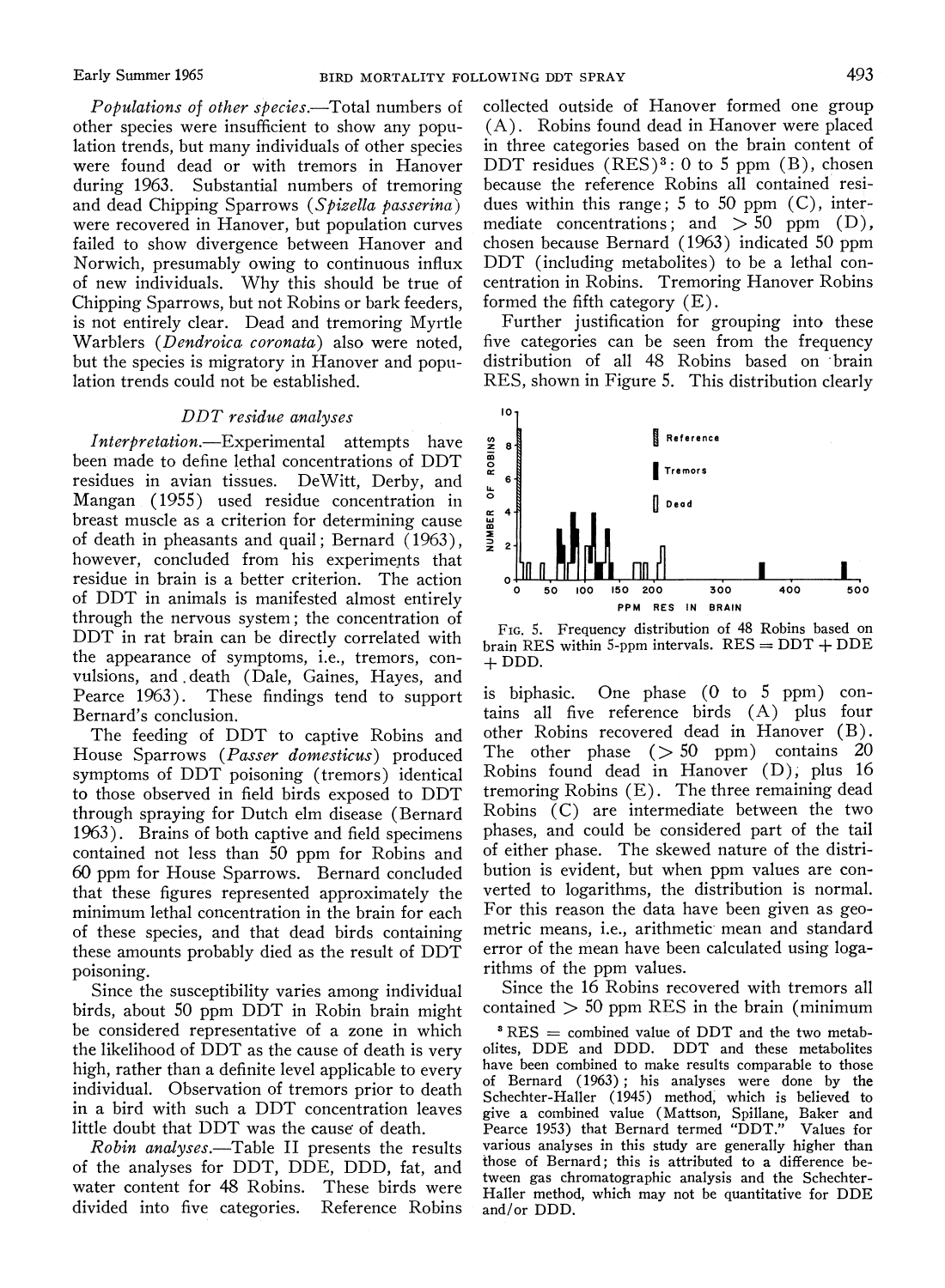TABLE111. Whole bird analyses of 106 birds representing 25 species, including 48 Robins from Table 11. Results are averages expressed as in Table 11, but without standard errors. Categories: A, reference Robins; B, dead, 0-10 ppm RES in whole bird; C, dead, 10-30 ppm RES in whole bird; D, dead, >30 ppm RES in whole bird:  $E$ , tremors. RES = DDT + DDE + DDD

| Descriptions                                    | No.                        | $\%$ H <sub>2</sub> O        | $\%$ Fat                 | DDT                          | $_{\rm DDE}$                 | <b>DDD</b>                   | <b>RES</b>                 |
|-------------------------------------------------|----------------------------|------------------------------|--------------------------|------------------------------|------------------------------|------------------------------|----------------------------|
| Ground feeders                                  |                            |                              |                          |                              |                              |                              |                            |
| Robin, Turdus migratorius                       | 5<br>4<br>25<br>16         | 66.5<br>62.5<br>67.3<br>67.2 | 3.0<br>3.9<br>1.3<br>1.2 | 0.27<br>0.56<br>9.82<br>13.8 | 2.09<br>2.47<br>61.7<br>51.8 | 0.34<br>0.77<br>30.5<br>37.7 | 2.79<br>4.15<br>107<br>110 |
| Chipping Sparrow, Spizella passerina            | $\overline{4}$<br>4<br>5   | 58.1<br>64.0<br>66.2         | 9.1<br>4.1<br>3.0        | 0.29<br>22.4<br>28.7         | 1.76<br>10.6<br>15.2         | 0.21<br>23.9<br>40.1         | 2.31<br>61.4<br>85.4       |
| Song Sparrow, Melospiza melodia                 | 3<br>1                     | 58.9<br>68.7                 | 8.4<br>9.5               | 0.68<br>4.8                  | 2.15<br>68                   | 0.27<br>10                   | 3.36<br>82.8               |
| White-throated Sparrow, Zonotricha albicollis   | 1<br>1                     | 54.6<br>59.5                 | 10.3<br>6.8              | 0.70<br>0.10                 | 1.3<br>2.6                   | 1.0<br>0.09                  | 3.00<br>2.79               |
| Veery, Hylocichla fuscescens                    | 1<br>1                     | 59.7<br>64.8                 | 6.6<br>2.0               | 0.40<br>5.0                  | 1.2<br>18                    | 0.21<br>5.6                  | 1.81<br>28.6               |
| Wood Thrush, Hylocichla mustelina               | $\overline{2}$             | 56.6                         | 5.2                      | 0.10                         | 0.25                         | 0.10                         | 0.46                       |
| Catbird, Dumetella carolinensis                 | 1                          | 68.2                         | 1.0                      | 12                           | 19                           | 21                           | 52                         |
| Swainson's Thrush, Hylocichla ustulata          | 1                          | 55.5                         | 20.2                     | 0.18                         | 3.8                          | 0.11                         | 4.09                       |
| Slate-colored Junco, Junco hyemalis             | 1                          | 65.6                         | 5.2                      | 5.4                          | 12                           | 3.1                          | 20.5                       |
| Common Grackle, Quiscalus quiscula<br>.<br>D.   | 1                          | 67.3                         | 1.1                      | 4.8                          | 64                           | 72                           | 141                        |
| Brown-headed Cowbird, Molothrus ater            | 1                          | 67.1                         | 1.7                      | 0.10                         | 2.0                          | 0.23                         | 2.33                       |
|                                                 |                            | Treetop feeders              |                          |                              |                              |                              |                            |
| Myrtle Warbler, Dendroica coronata              | 1<br>$\boldsymbol{2}$<br>5 | 68.7<br>66.9<br>63.7         | 1.4<br>2.6<br>1.7        | 0.48<br>19.5<br>26.9         | 6.3<br>6.27<br>15.4          | 0.51<br>29.5<br>88.4         | 7.29<br>60.2<br>136        |
| Chestnut-sided Warbler, Dendroica pensylvanica  | 1<br>1                     | 66.4<br>64.8                 | 2.9<br>1.8               | 0.17<br>19                   | 1.7<br>6.9                   | 0.41<br>41                   | 2.28<br>66.9               |
| Rose-breasted Grosbeak, Pheucticus ludovicianus | $\boldsymbol{2}$           | 60.4                         | 3.7                      | 0.45                         | 0.91                         | 0.57                         | 2.02                       |
| Canada Warbler, Wilsonia canadensis             | 1                          | 59.4                         | 5.2                      | 0.91                         | 3.2                          | 0.45                         | 4.56                       |
| Yellowthroat, Geothlypis trichas                | 1                          | 57.9                         | 7.6                      | 0.58                         | 2.7                          | 0.44                         | 3.72                       |
| Pine Siskin, Spinus pinus                       | 1                          | 60.9                         | 5.7                      | 0.10                         | 0.24                         | 0.10                         | 0.44                       |
| Bark feeders                                    |                            |                              |                          |                              |                              |                              |                            |
| Black-capped Chickadee, Parus atricapillus      | $\bf{3}$<br>1<br>1         | 56.7<br>56.9<br>67.6         | 8.3<br>10.9<br>$1.7\,$   | 0.12<br>3.2<br>19            | 0.92<br>24<br>34             | 0.14<br>1.1<br>36            | 1.24<br>28.3<br>89         |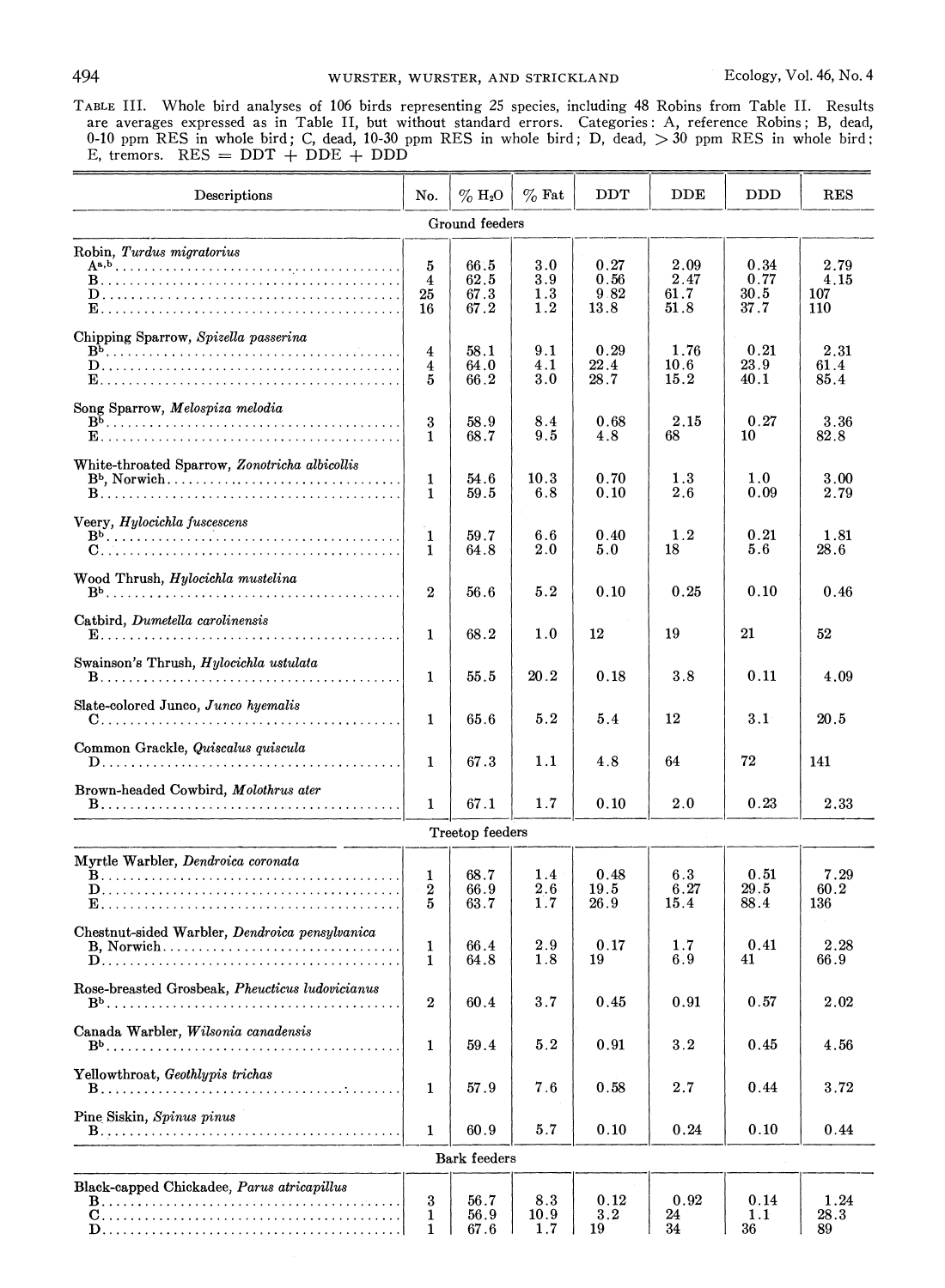|                                                    |              | (Table III cont.)     |            |             |              |              |              |
|----------------------------------------------------|--------------|-----------------------|------------|-------------|--------------|--------------|--------------|
| Descriptions                                       | No.          | $\%$ H <sub>2</sub> O | $\%$ Fat   | <b>DDT</b>  | $_{\rm DDE}$ | <b>DDD</b>   | <b>RES</b>   |
| White-breasted Nuthatch, Sitta carolinensis        | 1            | 65.1                  | 1.6        | 25          | 115          | 102          | 242          |
| Hairy Woodpecker, Dendrocopos villosus             | $\mathbf{1}$ | 67.1                  | 4.9        | 0.53        | 1.4          | 1.3          | 3.23         |
| Downy Woodpecker, Dendrocopos pubescens            | $\mathbf{1}$ | 63.3                  | 3.2        | 2.1         | 27           | 2.9          | 32.0         |
| Yellow-bellied Sapsucker, Sphyrapicus varius       | 1            | 67.5                  | 3.3        | 0.14        | 0.26         | 0.10         | 0.50         |
|                                                    |              | Aerial feeders        |            |             |              |              |              |
| Tree Swallow, Iridoprocne bicolor                  | 1            | 64.3<br>67.8          | 1.0<br>1.4 | 0.50<br>1.2 | 6.5<br>38    | 0.43<br>0.98 | 7.43<br>40.2 |
| Olive-sided Flycatcher, Nuttallornis borealis      | 1            | 61.1                  | 15.3       | 0.18        | 0.72         | 0.10         | 1.00         |
| Eastern Kingbird, Tyrannus tyrannus                | 1            | 51.9                  | 4.8        | 0.10        | 1.4          | 0.10         | 1.60         |
| $\mathbf{r}$ , and $\mathbf{r}$ , and $\mathbf{r}$ |              |                       |            |             |              |              |              |

(Table I11 cont.)

<sup>s</sup>Includes one dead Robin from Norwich.<br><sup>b</sup>Includes birds showing evidence of accidental death.

62 ppm), after Bernard (1963), we may infer that these birds died of DDT poisoning. Among those Robins found dead, 20 out of 27 analyzed contained  $> 50$  ppm in the brain (minimum 64.7 pprn), and these also, therefore, most likely died of DDT poisoning. The four Robins containing 0 to 5 ppm'RES presumably did not die from DDT, while cause of death of the three Robins containing 5 to 50 ppm is uncertain.

The RES content of all organs and remainders of the Robins found with tremors (E) was significantly greater  $(0.1\%$  level) than the corresponding content of the reference birds  $(A)$ . Among the dead birds, RES concentrations in 20 birds in group D did not differ significantly from the birds recovered with tremors (E), and RES concentrations in four birds in group B did not differ significantly from the reference birds (A). Therefore, 20 dead Robins (D) can reasonably be assumed to have died with tremors from DDT poisoning, and 4 (B) to have died of other causes. Again, cause of death in the three remaining Robins (C) cannot be determined.

Whole bird analyses.—Whole bird analyses of 106 individuals of assorted species, including the 48 Robins from Table I1 calculated as whole birds, are presented in Table 111, grouped where possible. Sizable numbers of three species were recovered and analyzed, i.e., Robins (50), Chipping Sparrows (13), and Myrtle Warblers (8). The range of RES content for tremoring birds of all species, when analyzed as whole birds, was 30 ppm (Robin) to 295 ppm (Myrtle Warbler).

Since RES ranged between 30 and 283 ppm in tremoring Robins, and between 40 and 295 ppm in tremoring Myrtle Warblers, it would appear that differences within a species are greater than differences between species.

Residue concentration in brain is believed to be the best criterion for establishing cause of death. In the few cases where these data lead to ambiguity, analyses of additional organs or whole birds still may not permit complete clarification of the interpretation. This is illustrated by several Robin analyses presented in Table IV. Cause of death for birds  $\#153$ ,  $\#30$ , and  $\#43$  is not immediately obvious. Brain RES concentrations in these three birds were lower than in any tremoring bird in this study or Bernard's (1963), yet whole body residues were comparable to, or higher than, those of some tremoring birds (e.g.,  $#83, #18$ ). Using concentration in brain as the criterion, cause of death for these three birds is uncertain, whereas the whole body analyses suggest that DDT was responsible for death. Fortunately, the data from most birds are not as confusing as these, and can be easily categorized by any criterion used (e.g.,  $#52, #11$ . Note that reference bird  $#422$  had somewhere accumulated a moderate quantity of RES; it was mainly concentrated in remainder and heart (sites of most depot fat), rather than in brain. This is consistent with Bernard (1963), who showed that DDT could be stored without apparent harm in adipose tissue, but that fat utilization caused transfer of the toxin to more vital organs, with subsequent onset of symptoms.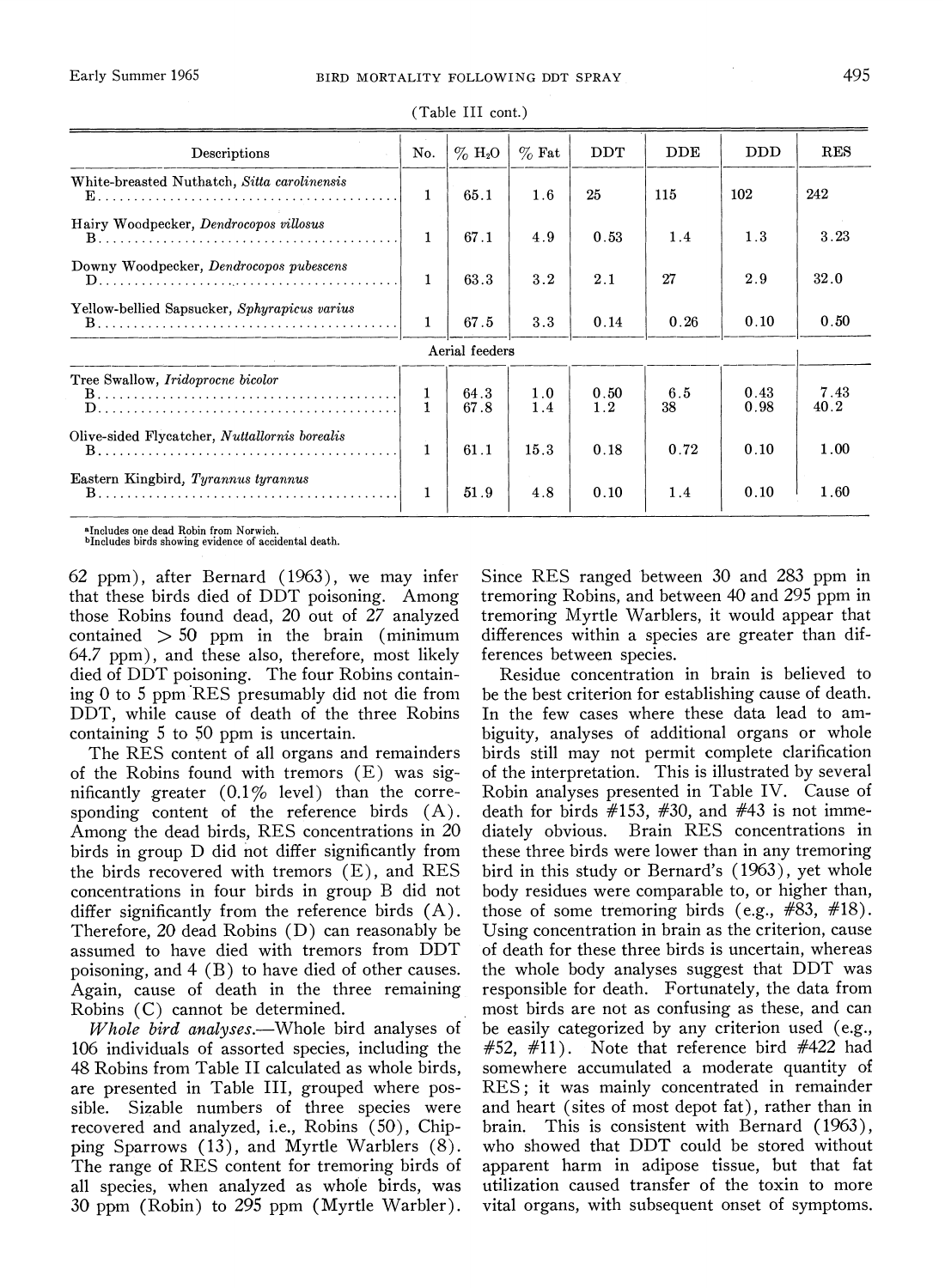|                                                                   | Description of bird                                                                                         | Brain                              | Liver                               | <b>Breast</b><br>muscle              | Heart                                   | Gonads <sup>a</sup>                                                                              | Remainder                          | Whole bird                           |
|-------------------------------------------------------------------|-------------------------------------------------------------------------------------------------------------|------------------------------------|-------------------------------------|--------------------------------------|-----------------------------------------|--------------------------------------------------------------------------------------------------|------------------------------------|--------------------------------------|
|                                                                   | Reference $\#410$                                                                                           | 0.33<br>3.86                       | 0.56<br>7.10                        | 0.23<br>5.16                         | 0.74<br>25.2                            | 0.26(T)<br>6.2<br>(O)                                                                            | 0.68<br>38.7                       | 0.54<br>27.3                         |
| Tremors<br>Tremors<br><b>Tremors</b><br>Tremors<br><b>Tremors</b> | # 83.<br>$\# 18. \ldots \ldots \ldots \ldots \ldots$<br>$\# 64 \ldots \ldots \ldots \ldots \ldots$<br>$#82$ | 69.9<br>62.0<br>62.4<br>480<br>111 | 98.3<br>160<br>355<br>578<br>383    | 25.4<br>21.1<br>91.2<br>247<br>151   | 45.2<br>52.1<br>82.5<br>176<br>520      | (T)<br>83.5<br>80.8<br>$(\mathrm{T})$<br>72.9<br>$(\mathrm{T})$<br>$\bf(T)$<br>124<br>186<br>(O) | 21.8<br>61<br>62.1<br>158<br>325   | 30.3<br>56.8<br>82.6<br>215<br>283   |
| Deadb<br>Dead<br>Dead<br>Dead<br>Dead                             | $\#$ 30<br>$\#$ 43<br># 52<br>$\#$ 11                                                                       | 9.22<br>16.3<br>38.8<br>90<br>0.46 | 11.3<br>85.4<br>79.4<br>135<br>0.79 | 11.4<br>13.0<br>14.9<br>67.2<br>1.03 | 22.7<br>31.9<br>43.1<br>66.5<br>$-1.53$ | (T)<br>20.4<br>$(\mathrm{T})$<br>41.7<br>T)<br>58.8<br>T)<br>(O)<br>—                            | 76.4<br>69.6<br>77<br>46.2<br>3.31 | 55.5<br>53.0<br>57.3<br>58.8<br>2.53 |

TABLE IV. RES analyses of selected Robins, ppm wet weight. RES =  $DDT + DDE + DDD$ 

a(T)=testes; (0)=ovaries. bImmature bird.

Furthermore, Table I1 shows that birds believed to be DDT victims (categories D and E) contained substantially less depot fat (remainder and heart) than did those birds that died of other causes (categories A and B).

In the interpretation of whole bird analyses, DDT poisoning must be suspected when the concentration is 30 or more ppm RES, since Robin #83 died with tremors and contained 30.3 ppm in the whole bird and 69.9 ppm in the brain. Residue values of 30 to 60 ppm might thus be considered a minimum lethal zone in which the likelihood of DDT as cause of death increases greatly as residue values increase. When tremors have been observed prior to death in birds with such concentrations, the likelihood of any other cause of death is remote.

Mortality summation based on analyses.—The data in Tables I1 and 111, interpreted as in the previous three sections, indicate that among the birds collected and analyzed, the following died in 1963 as a direct consequence of Hanover's DDT application: 41 Robins, 9 Chipping Sparrows, 7 Myrtle Warblers, 1 White-breasted Nuthatch (Sitta carolinensis), 1 Downy Woodpecker (Den $drocopos$  pubescens), 1 Catbird (Dumetella carolinensis), 1 Song Sparrow (Melospiza melodia), 1 Black-capped Chickadee (Parus atricapillus) , 1 Chestnut-sided Warbler (Dendroica pensylvanica), 1 Tree Swallow (Iridoprocne bicolor), and 1 Common Grackle (Quiscalus quiscula). This represents 65 of 99 Hanover birds analyzed.

Table I11 also shows that 33 birds (excluding reference birds) had whole body RES content of 0 to 10 ppm; these birds are presumed to have died of causes unrelated to DDT. All birds showing evidence of accidental death (e.g., bloody bill, internal hemorrhage, other injuries), and two Norwich birds, were in this group. Cause of death

for three birds containing 10 to 30 ppm RES is uncertain.

Sublethal effects.—It is possible that additional nonresident birds, e.g., Myrtle Warblers, may have died after their departure from Hanover. Since fat depletion occurs during breeding season (Baldwin and Kendeigh 1938; Breitenbach and Meyer 1959), sublethal quantities accumulated by migrants may then become lethal. Furthermore, it has been shown that sublethal amounts of DDT caused an impairment of reproductive success in caged Ring-necked Pheasants (Phasianus colchicus) and quail (Genelly and Rudd 1956; DeWitt 1955, 1956), and in American Woodcock (Philohela minor) under field conditions (Wright 1965). In view of the large number of birds receiving a lethal dose of DDT in Hanover, many others probably accumulated sublethal quantities. The effect of sublethal quantities on reproductive capacity of birds passing through or nesting in Hanover may have been substantial, but evaluation of this factor was beyond the scope of this investigation.

Distribution of DDT residues.-Table II indicates that in each category, RES was distributed through all organs; no individual tissue analyzed was entirely free of RES. Among probable DDT victims (D and E) RES concentrations in liver and ovaries (but not testes) were especially high. An egg taken from the oviduct of a Robin with 109 ppm RES in brain contained 355 ppm RES; ovaries of this bird contained 1,439 ppm RES, while those of another had 1,884 ppm. The data show further that in all birds analyzed, most DDT had been converted to the two metabolites, DDE and DDD, transformed by the bird itself, by organisms in its food chain, or both. In liver, RES was found almost entirely in the form of DDE and DDD, suggesting this organ as a site of degradation. Brains, ovaries (but not testes), and re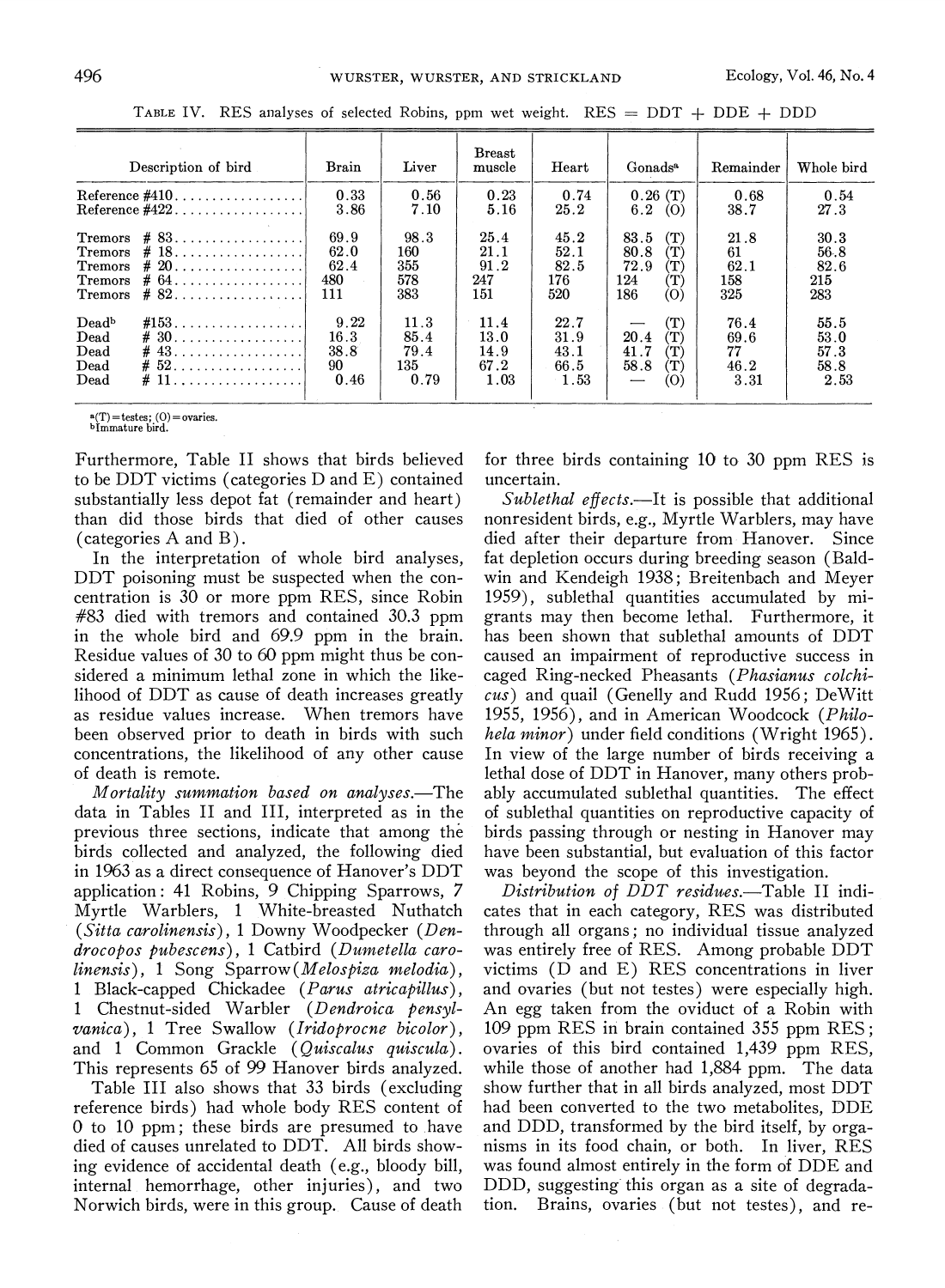mainders generally contained  $> 10\%$  of the RES in the form of DDT. Presumably DDT, DDE, and DDD are toxic to birds in varying degrees, and death likely results from the combined toxic action of all three compounds.

#### General observations

*Mortality in spring.*—Mortality in 1963 occurred chiefly in late April and May, and diminished during early summer; this finding is consistent with other studies (Barker 1958; Hickey and Hunt 1960b; Wallace 1962). Mortality thus coincides with breeding season, when increased fat utilization (Baldwin and Kendeigh 1938; Breitenbach and Meyer 1959) may quickly concentrate RES in vital organs. Spring Robin mortality also could be explained by territorial behavior (Young  $1951$ ; a bird may then be restricted to feeding in a contaminated area for at least a month.

Male-female ratio.—Among the 41 Robins believed to have died from DDT (Table III, D and E), males outnumbered females by 29 to 12. Other studies have shown a similar imbalance among dead birds (Bernard 1963; Stewart and Aldrich 1951; Hensley and Cope 1951). Furthermore, peak mortality of males preceded that of females; males outnumbered females 18 to 2 from April 22 through May 11, but only 11 to 10 from May 12 to June 20. These differences probably result from a combination of factors. Males arrive on the breeding grounds earlier than females (Young 1951), and are therefore exposed longer to DDT. Males move into a vacated territory more rapidly than females (Stewart and Aldrich 1951; Hensley and Cope 1951). Finally, males appear more susceptible to DDT than females. This can be seen from Table V, where RES content in males is significantly lower at the  $1\%$  level in heart, breast muscle, remainder, and the whole bird, and at the 5% level in brain. Only in liver did RES content not differ significantly between males and females. Identical circumstances may explain the 5:1 ratio

TABLE V. RES content in ppm wet weight for 26 male and 10 female Robins containing  $> 50$  ppm RES in the brain, expressed as geometric means  $(\overline{x})$  with standard errors (SE).  $RES = DDT + DDE + DDD$ 

| Organ                                                                                                                    | Males                                                                                                                                                | Females                                                                                                                  |  |  |  |  |
|--------------------------------------------------------------------------------------------------------------------------|------------------------------------------------------------------------------------------------------------------------------------------------------|--------------------------------------------------------------------------------------------------------------------------|--|--|--|--|
|                                                                                                                          | $\overline{x}$ ( $\overline{x}$ – SE, $\overline{x}$ + SE)                                                                                           | $\overline{x}$ $(\overline{x} - SE, \overline{x} + SE)$                                                                  |  |  |  |  |
| $Brain \ldots \ldots$<br>Liver<br>Breast muscle<br>Heart<br>$Gonads \ldots \ldots$<br>Remainder<br>Whole $bird \ldots$ . | (95.7, 114)<br>104<br>(246, 328)<br>284<br>79.0 (69.7,89.5)<br>95.2(87.5.104)<br>82.3(77.0, 88.1) <sup>a</sup><br>72.8(65.3.81.2)<br>92.5(83.6, 102) | 159 (140, 180)<br>377 (337, 422)<br>169 (135,210)<br>243 (209, 283)<br>456 (346,600)<br>199 (174, 227)<br>222 (200, 247) |  |  |  |  |

aTestes from 24 males.

of males to females among the 24 probable DDT victims of other species. Whole bird RES content of this group showed geometric means of 75.7 ppm for 20 males and 134 ppm for 4 females; this difference was significant at the  $10\%$  level.

Total Robin mortality.-The population trends shown in Figure 1 permit a rough estimation of total Robin mortality (1963) in Hanover. Since the study areas represented  $2\frac{1}{4}\%$  of the sprayed part of town, and the May 1 resident population on these areas averaged 12 Robins, the total Hanover Robin population was approximately 500 to 550. Based on a 70% decline in the study areas by June 1, total Robin mortality in Hanover was about 350 to 400 birds. Recovery of 61 dead Robins in Hanover therefore represented  $16\%$  of the estimated total. When it is realized that mortality of this magnitude means that about one Robin per 2 acres (0.8 hectare) died during a period of several weeks, that Hanover has many wooded and brushy areas where dead birds would seldom be found, and that remains generally disappear for various reasons in a few days (Rosene and Lay 1963), some of the difficulties of recovering dead birds can be appreciated. The population decline might suggest the departure of birds owing to depletion of food chain organisms by DDT. Each avian DDT victim found, however, indicates the mortality of many, and since  $16\%$  seems a reasonable figure for recovery of dead Robins, death, rather than departure, appears to have been the primary cause of the decline. Since spraying of Hanover study areas was less than the town average, and influx of new Robins presumably swelled the survey figures, actual mortality was probably higher, and recovery lower, than the values indicated.

How birds acquire DDT.—Barker (1958) established that Robins accumulate DDT by feeding on contaminated earthworms, but many birds other than ground feeders have died following DDT applications for Dutch elm disease (Wallace et al. 1961). The enigma of the mechanisms whereby these birds of varied feeding habits acquire DDT suggests important questions. Myrtle Warblers arrived in Hanover as migrants 2 weeks after spraying. These birds feed primarily on live insects in the treetops, yet a short time in Hanover was sufficient to impart a fatal dose of DDT to substantial numbers of them. The absence of tremoring birds and the presence of low residue concentrations in birds from unsprayed areas indicates that high concentrations of DDT residues were not accumulated outside of Hanover. Other species, e.g., Chestnut-sided Warbler and Tree Swallow, present similar situations. RES in a Tree Swallow was within the minimum lethal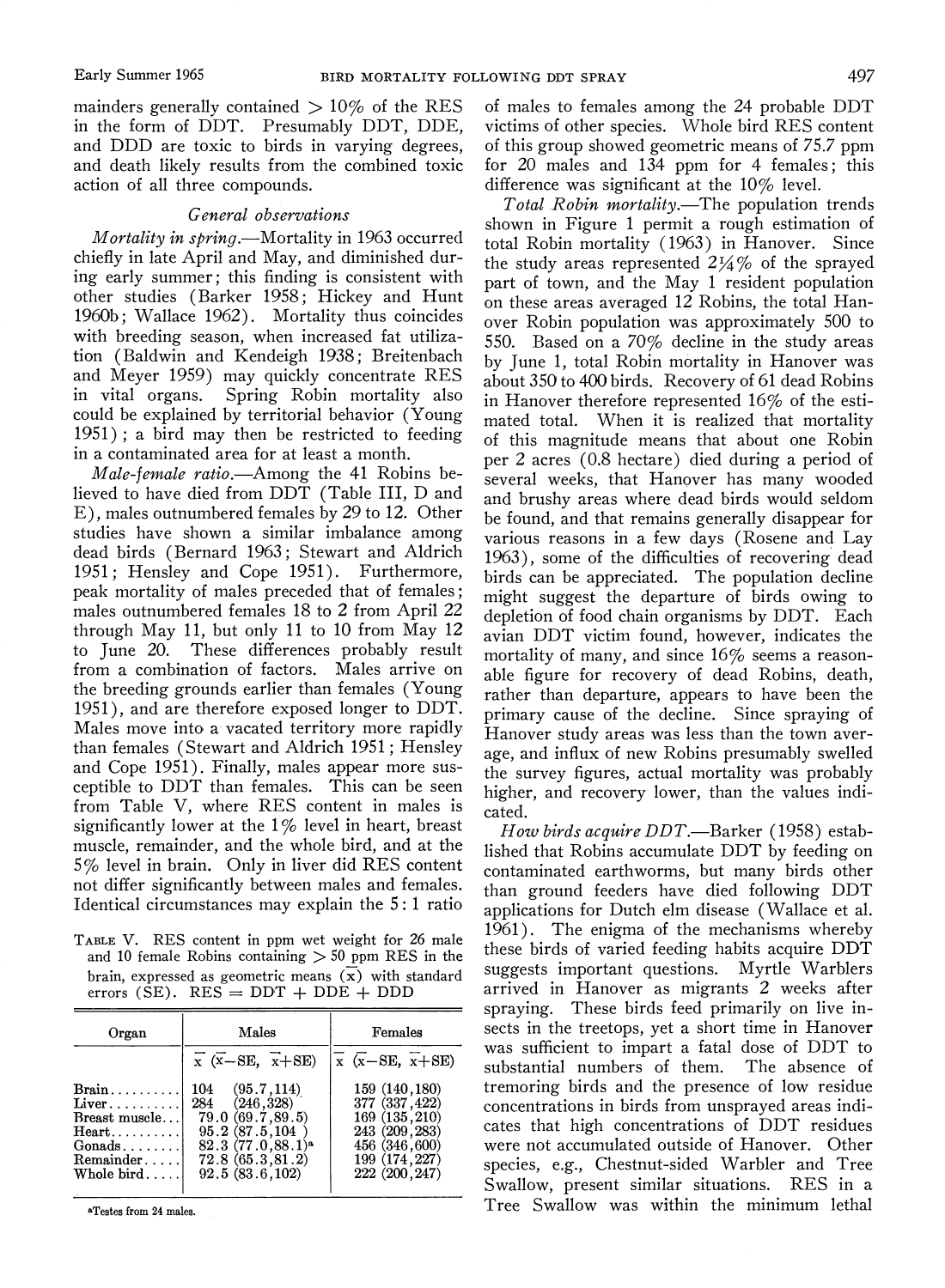range, but regardless of cause of death it is noteworthy that an aerial feeder somehow accumulated a considerable quantity of DDT. Nuthatches and woodpeckers forage for insects (including bark beetles) on tree trunks and limbs; ironically, a White-breasted Nuthatch was noted with tremors (242 ppm RES) and a dead Downy Woodpecker contained 32 ppm RES. Since all of these birds eat primarily live insects, it must be suspected that the toxicant was acquired by feeding on living insects carrying DDT. This presents a paradox of survival of the intended insecticide victims, and the mortality, instead, of insectivorous birds.

Effect of spray date.—Wallace et al.  $(1964)$ indicated that most treetop-feeding birds were spared when DDT was applied the previous fall, but that mortality of ground feeders was similar to that following spring spraying. Before 1963, spraying in Hanover usually was done 1 to 2 weeks later in the spring, and thus coincided with warbler migration. Under these circumstances, mortality of insectivorous treetop feeders was apparently heavier than in 1963, as judged by the accounts of numerous residents. Evidently the spray date is an important factor in mortality of treetop birds, but is of little importance to ground feeders that suffer from the persistence of DDT in soil (Woodwell and Martin 1964) and soil organisms (Barker 1958).

#### Methoxychlor in 1964

Application of Methoxychlor in April 1964, was followed by diminished bird mortality as compared with 1963. Six Robins were observed with tremors; total dead Robin recovery suggests that losses were one-fourth to one-third those of 1963, although Figure 2 shows only a slight population reduction as compared with Norwich. Robin mortality was both lighter and later, with the final tremoring Robin noted on 13 July 1964, against 19 May, 1963. Presumably 1964 Robin mortality was caused by residual DDT in the ground from past years (Chisholm, Koblitsky, Fahey, and Westlake 1950; Wallace et al. 1964; Woodwell and Martin 1964), rather than by Methoxychlor, which has been shown to be much less toxic to birds than DDT (Hickey 1961).

No birds of species other than Robins were known to have died in 1964 of DDT (or Methoxychlor) poisoning. While such mortality may have occurred and dead birds were collected, none was observed with tremors and no analyses were performed.

#### **ACKNOWLEDGMENTS**

The authors express their thanks and appreciation to Hans W. Weber, who served as the fourth field observer during the spring of 1963, and to Elizabeth M. Sherrard and M. C. Abell for help with many tasks and constant encouragement. The cooperation of local news media and many residents of Hanover and Norwich, who so kindly aided in collecting dead and dying birds, is gratefully acknowledged.

For advice and criticism of the manuscript we are indebted to J. H. Copenhaver, Jr., R. W. Barratt, F. H. Bormann, G. B. Saul, T. B. Roos, and G. E. Likens of the Department of Biological Sciences, and V. H. Ferm of the Department of Pathology. Thanks are also due T. E. Kurtz and K. M. Lochner for assistance with statistical analyses, and A. S. Fox for supplying details on spraying.

The authors extend their gratitude to the Patuxent Wildlife Research Center, Laurel, Md., for defraying the expense of the chemical analyses; and thank members of its staff for suggestions throughout this investigation.

#### **LITERATURE CITED**

- Baldwin, S. P., and S. C. Kendeigh. 1938. Variations in the weight of birds. Auk 55: 416-467.
- Barker, R. J. 1958. Notes on some ecological effects of DDT sprayed on elms. J. Wildl. Mgmt. 22: 269- 274.
- Benton, A. H. 1951. Effects on wildlife of DDT used for control of Dutch elm disease. J. Wildl. Mgmt. 15: 20-27.
- Bernard, R. F. 1963. Studies on the effects of DDT on birds. Mich. State Univ., Publ. of the Museum, Biol. Series 2 (3) : 155-192.
- Blagbrough, H. P. 1952. Reducing wildlife hazards in Dutch elm disease control. J. Forestry 50: 468- 469.
- Breitenbach, R. P., and R. K. Meyer. 1959. Effect of incubation and brooding on fat, visceral weights and body weight of the hen pheasant *(Phasianus colchicus)*. Poultry Science **38:** 1014-1026.
- Chisholm, R. D., L. Icoblitsky, J. E. Fahey, and W. E. Westlake. 1950. DDT residues in soil. J. Econ. Entomol. 43: 941-942.
- Coburn, D. R., and R. Treichler. 1946. Experiments on toxicity of DDT to wildlife. J. Wildl. Mgmt. 10: 208-216.
- Dale, W. E., T. B. Gaines, W. J. Hayes, Jr., and G. W. pearce. 1963. Poisoning by DDT: Relation between clinical signs and concentration in rat brain. Science 142: 1474-1476.
- DeWitt, J. B. 1955. Effects of chlorinated hydrocarbon insecticides upon quail and pheasants. J. Agr. Food Chem. 3: 672-676.
- -. 1956. Chronic toxicity to quail and pheasants of some chlorinated insecticides. J. Agr. Food Chem. 4: 863-866.
- -, J. V. Derby, Jr., and G. F. Mangan, Jr. 1955. DDT vs. wildlife. Relationships between quantities ingested, toxic effects and tissue storage. J. Amer. Pharm. Assoc., Sci. Ed. 44: 22-24.
- Doane, C. C. 1958. Insecticides to prevent the emergence of *Scolytus multistriatus*. J. Econ. Entomol. 51: 469-471,
- Genelly, R. E., and R. L. Rudd. 1956. Effects of DDT, Toxaphene, and Dieldrin on pheasant reproduction. Auk 73: 529-539.
- George, J. L., and W. H. Stickel. 1949. Wildlife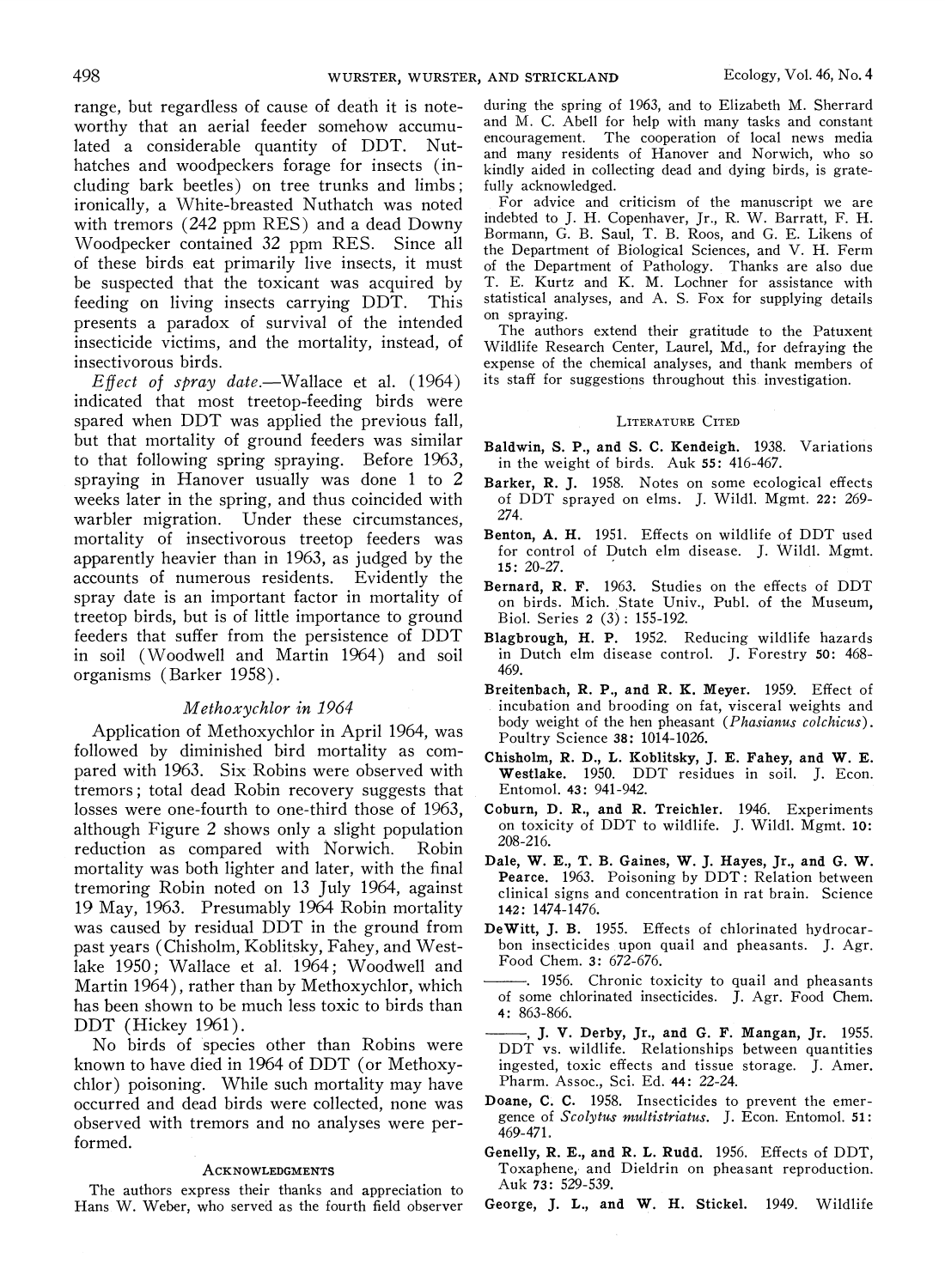- Hafstad, G. E., and J. F. Reynolds. 1961. Effectiveness of dormant sprays in the control of Dutch elm disease.
- Hensley, M. M., and J. B. Cope. 1951. Further data DDT. Ind. Eng. Chem., Anal. Ed. **17:** 704-709.
- Hickey, J. J. 1961. Some effects of insecticides on terrestrial birdlife in the Middle West. Wilson Bull.
- -, and L. B. Hunt. 1960a. Songbird mortality<br>following annual programs to control Dutch elm **Example 1951.** Further data and the method is the set of the breeding birds stewart<br>
in a spruce-fir forest community. Auk 68: 483-493. The repoplickey, J. J. 1961. Some effects of insecticides on community. Auk 68: 483-----, and L. B. Hunt. 1960a. Songbird mortality<br>
following annual programs to control Dutch elm<br>
disease. Atlantic Naturalist 15: 87-92.<br> **and** ---, 1960b. Initial songbird mortality . 1962. The seventh spring die-off of R
- Wildl. Mgmt. 24: 259-265.
- birds of DDT used for gypsy moth control in Penns~lvania.J. Wildl. Mgmt. **10:** 202-207. Mass. Audubon **48** (3) : 116-120.
- Hunt, L. B. 1960. Songbird breeding populations in  $---$ , W. P. Nickell, and R. F. Bernard. 1961. Bird DDT-sprayed Dutch elm disease communities. J. mortality in the Dutch elm disease program in Michi-DDT-sprayed Dutch elm disease communities. J. Wildl. Mgmt. 24: 139-146.
- Klein, A. K., J. 0. Watts, and J. N. Damico. 1963. Sci. Bull. **41:** 1-44. Electron capture gas chromatography for determina- Welch, D. S., and J. **G.** Matthysse. 1960. Control of
- Matthysse, J. G. 1959. An evaluation of mist blowing 932. 15 p. and sanitation in Dutch elm disease control programs. Whitten, R. R., and D. E. Parker. 1945. Experimental N. Y. State Coll. of Agr., Ithaca, N. Y. Cornell Misc. control of shade-tree insects with DDT. Natl. Shade
- Mattson, A. M., J. T. Spillane, C. Baker, and G. W. Pearce. 1953. Determination of DDT and related
- 
- 1953. The effects of DDT upon the survival and<br>growth of nestling songbirds. J. Wildl. Mgmt. 17: Wright, B. S. 1965. Some effects of heptachlor and<br>45-54. DDT on New Brunswick Woodcocks. J. Wildl.
- Robbins, C. S., P. F. Springer, and C. G. Webster. Mgmt. 29: 172-185.<br>1951. Effects of five-vear DDT application on breed- Wurster, C. F., D. H. Wurster, and W. N. Strickland.
- -- , and R. E. Stewart. 1949. Effects of DTT on disease with DDT. Science **148:** 90-91. bird population of scrub forest. J. Wildl. Mgmt. 13: 11-16. Robin. Proc. Linnean Soc. N. Y. **58:** 1-37.
- effects of DDT dust used for tick control on a Texas Rosene, W., Jr., and D. W. Lay. 1963. Disappearance<br>prairie. Amer. Midland Naturalist 42: 228-237. and visibility of quail remains. J. Wildl. Mgmt. 27: and visibility of quail remains. J. Wildl. Mgmt. 27: 139-142.
- of dormant sprays in the control of Dutch elm disease. Schechter, M. S., S. B. Soloway, R. **A.** Hayes, and H. L. Haller. 1945. Colorimetric determination of
- on removal and repopulation of the breeding birds Stewart, R. E., and J. W. Aldrich. 1951. Removal and in a spruce-fir forest community. Auk **68:**  $483-493$ . repopulation of breeding birds in a spruce-fir forest in a spruc
- terrestrial birdlife in the Middle West. Wilson Bull. Wallace, **G.**J. 1959, Insecticides and birds, Audubol, **73:** 398-424. Mag. **61:** 10-12, 35.
	- --- 1960. Another year of robin losses on a uni-<br>versity campus. Audubon Mag. 62: 66-69.
- disease. Atlantic Naturalist **15:** 87-92.<br>**Atlantic Naturalist 15:** 87-92. versity campus. Audubon Mag. **62:**  $\omega$ -99.<br>**And Atlantic** Naturalist **15:** 87-92. **1962.** The seventh spring die-off of Robins at following a Dutch elm disease control program. J. East Lansing, Michigan. Jack-Pine Warbler **40:** 26-
- Hotchkiss, N., and R. H. Pough. 1946. Effect on forest ---, A. G. Etter, and D. R. Osborne. 1964. Spring<br>birds of DDT used for gypsy moth control in Penn-<br>mortality of birds following fall spraying of elms.
	- gan. Bloomfield Hills, Michigan. Cranbrook Inst. of
	- tion of DDT in butter and some vegetable oils. J. the Dutch elm disease in New York State. N. Y.<br>Assoc. Offic. Agr. Chem. 46: 165-171. State Coll. of Agr., Ithaca, N. Y. Cornell Ext. Bull.
	- N. Y. State Coll. of Agr., Ithaca, N. Y. Cornell Misc. control of shade-tree insects with DDT. Natl. Shade<br>Bull. 30. 16 p. (Control of Pres. Control Pres. 21: 13.17) Bull. 30. 16 p. Tree Conf. Proc. **21:** 13-17.
- mattson, A. M., J. I. Spinane, C. Baker, and G. W.<br>
Pearce. 1953. Determination of DDT and related<br>
substances in human fat. Anal. Chem. 25: 1065-1070.<br>
Mehner, J. F., and G. J. Wallace. 1959. Robin popula-<br>
tions and ins
	-
	- DDT on New Brunswick Woodcocks. J. Wildl.<br>Mgmt. 29: 172-185.
	- 1951. Effects of five-year DDT application on breed- Wurster, C. F., D. H. Wurster, and W. N. Strickland.<br>ing bird population. J. Wildl. Mgmt. 15: 213-216. 1965. Bird mortality after spraying for Dutch elm ing bird population. J. Wildl. Mgmt. 15: 213-216. 1965. Bird mortality after spraying for  $\frac{1000}{R}$  R. Stewart 1949. Fifects of DTT on disease with DDT. Science 148: 90-91.
		-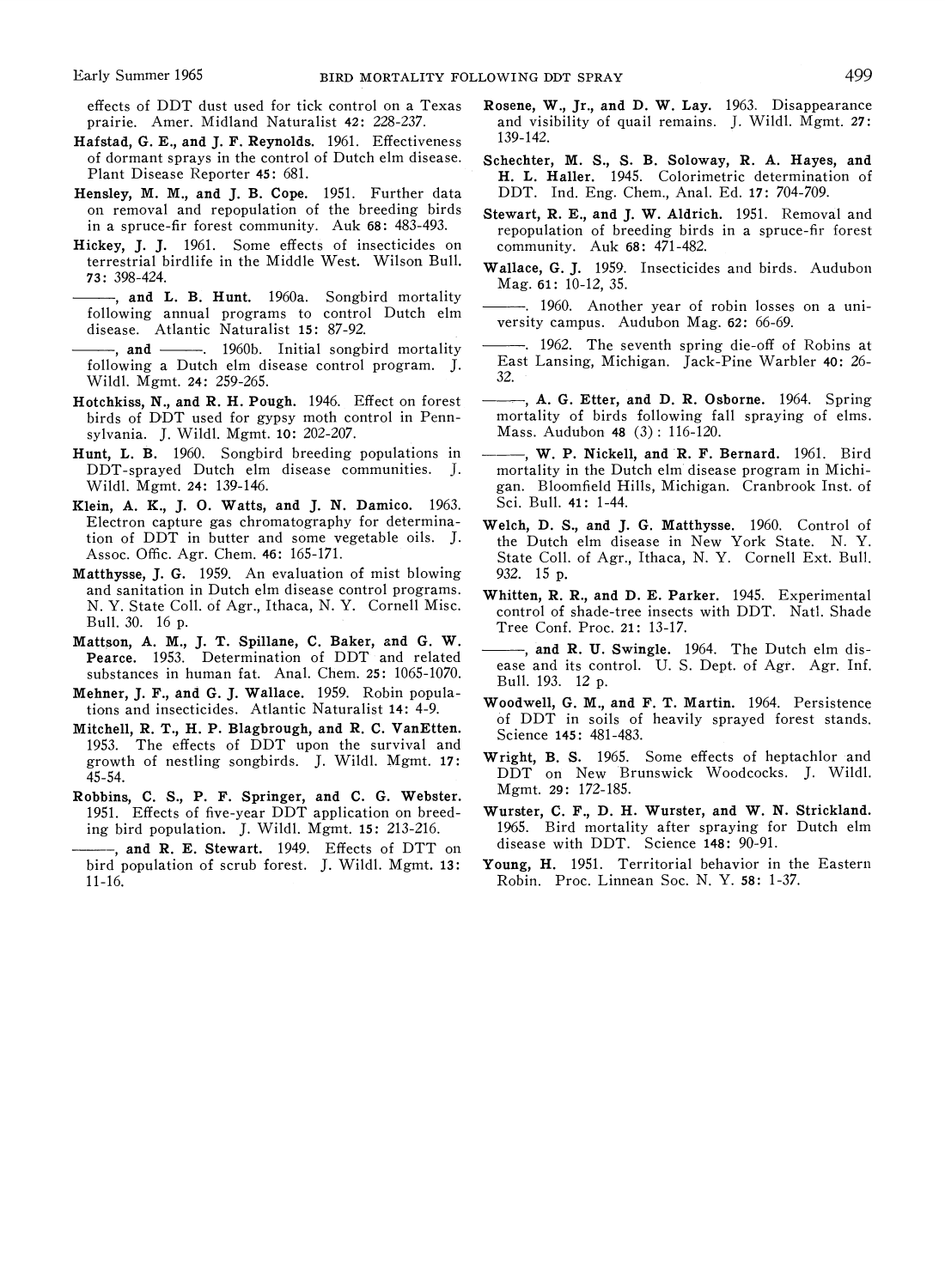http://www.jstor.org

# **LINKED CITATIONS**

*- Page 1 of 3 -*

*You have printed the following article:*

**Bird Mortality Following DDT Spray for Dutch Elm Disease** Doris H. Wurster; Charles F. Wurster, Jr.; Walter N. Strickland *Ecology*, Vol. 46, No. 4. (Jul., 1965), pp. 488-499. Stable URL: [http://links.jstor.org/sici?sici=0012-9658%28196507%2946%3A4%3C488%3ABMFDSF%3E2.0.CO%3B2-4](http://links.jstor.org/sici?sici=0012-9658%28196507%2946%3A4%3C488%3ABMFDSF%3E2.0.CO%3B2-4&origin=JSTOR-pdf)

*This article references the following linked citations. If you are trying to access articles from an off-campus location, you may be required to first logon via your library web site to access JSTOR. Please visit your library's website or contact a librarian to learn about options for remote access to JSTOR.*

# **Literature Cited**

## **Notes on Some Ecological Effects of DDT Sprayed on Elms**

Roy J. Barker *The Journal of Wildlife Management*, Vol. 22, No. 3. (Jul., 1958), pp. 269-274. Stable URL: [http://links.jstor.org/sici?sici=0022-541X%28195807%2922%3A3%3C269%3ANOSEEO%3E2.0.CO%3B2-4](http://links.jstor.org/sici?sici=0022-541X%28195807%2922%3A3%3C269%3ANOSEEO%3E2.0.CO%3B2-4&origin=JSTOR-pdf)

### **Effects on Wildlife of DDT Used for Control of Dutch Elm Disease**

Allen H. Benton *The Journal of Wildlife Management*, Vol. 15, No. 1. (Jan., 1951), pp. 20-27. Stable URL: [http://links.jstor.org/sici?sici=0022-541X%28195101%2915%3A1%3C20%3AEOWODU%3E2.0.CO%3B2-%23](http://links.jstor.org/sici?sici=0022-541X%28195101%2915%3A1%3C20%3AEOWODU%3E2.0.CO%3B2-%23&origin=JSTOR-pdf)

# **Experiments on Toxicity of DDT to Wildlife**

Don R. Coburn; Ray Treichler *The Journal of Wildlife Management*, Vol. 10, No. 3. (Jul., 1946), pp. 208-216. Stable URL: [http://links.jstor.org/sici?sici=0022-541X%28194607%2910%3A3%3C208%3AEOTODT%3E2.0.CO%3B2-%23](http://links.jstor.org/sici?sici=0022-541X%28194607%2910%3A3%3C208%3AEOTODT%3E2.0.CO%3B2-%23&origin=JSTOR-pdf)

### **Poisoning by DDT: Relation between Clinical Signs and Concentration in Rat Brain**

William E. Dale; Thomas B. Gaines; Wayland J. Hayes, Jr.; George W. Pearce *Science*, New Series, Vol. 142, No. 3598. (Dec. 13, 1963), pp. 1474-1476. Stable URL:

[http://links.jstor.org/sici?sici=0036-8075%2819631213%293%3A142%3A3598%3C1474%3APBDRBC%3E2.0.CO%3B2-D](http://links.jstor.org/sici?sici=0036-8075%2819631213%293%3A142%3A3598%3C1474%3APBDRBC%3E2.0.CO%3B2-D&origin=JSTOR-pdf)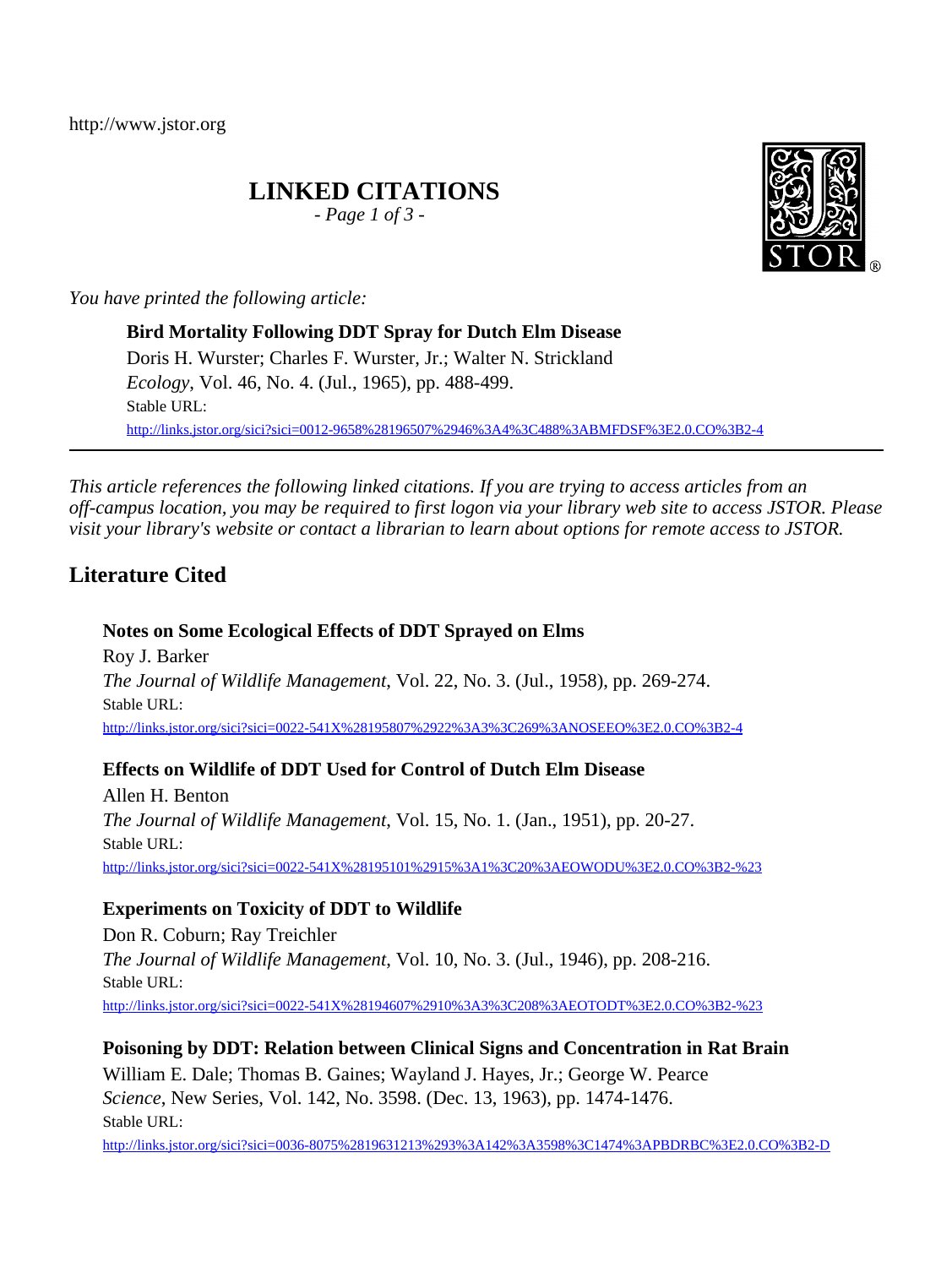# **LINKED CITATIONS**

*- Page 2 of 3 -*



# **Initial Songbird Mortality Following a Dutch Elm Disease Control Program**

Joseph J. Hickey; L. Barrie Hunt *The Journal of Wildlife Management*, Vol. 24, No. 3. (Jul., 1960), pp. 259-265. Stable URL: [http://links.jstor.org/sici?sici=0022-541X%28196007%2924%3A3%3C259%3AISMFAD%3E2.0.CO%3B2-O](http://links.jstor.org/sici?sici=0022-541X%28196007%2924%3A3%3C259%3AISMFAD%3E2.0.CO%3B2-O&origin=JSTOR-pdf)

## **Effect on Forest Birds of DDT Used for Gypsy Moth Control in Pennsylvania**

Neil Hotchkiss; Richard H. Pough *The Journal of Wildlife Management*, Vol. 10, No. 3. (Jul., 1946), pp. 202-207. Stable URL: [http://links.jstor.org/sici?sici=0022-541X%28194607%2910%3A3%3C202%3AEOFBOD%3E2.0.CO%3B2-L](http://links.jstor.org/sici?sici=0022-541X%28194607%2910%3A3%3C202%3AEOFBOD%3E2.0.CO%3B2-L&origin=JSTOR-pdf)

# **Songbird Breeding Populations in DDT-Sprayed Dutch Elm Disease Communities**

L. Barrie Hunt *The Journal of Wildlife Management*, Vol. 24, No. 2. (Apr., 1960), pp. 139-146. Stable URL: [http://links.jstor.org/sici?sici=0022-541X%28196004%2924%3A2%3C139%3ASBPIDD%3E2.0.CO%3B2-U](http://links.jstor.org/sici?sici=0022-541X%28196004%2924%3A2%3C139%3ASBPIDD%3E2.0.CO%3B2-U&origin=JSTOR-pdf)

# **The Effects of DDT upon the Survival and Growth of Nestling Songbirds**

Robert T. Mitchell; Harry P. Blagbrough; Robert C. VanEtten *The Journal of Wildlife Management*, Vol. 17, No. 1. (Jan., 1953), pp. 45-54. Stable URL: [http://links.jstor.org/sici?sici=0022-541X%28195301%2917%3A1%3C45%3ATEODUT%3E2.0.CO%3B2-M](http://links.jstor.org/sici?sici=0022-541X%28195301%2917%3A1%3C45%3ATEODUT%3E2.0.CO%3B2-M&origin=JSTOR-pdf)

### **Effects of Five-Year DDT Application on Breeding Bird Population**

Chandler S. Robbins; Paul F. Springer; Clark G. Webster *The Journal of Wildlife Management*, Vol. 15, No. 2. (Apr., 1951), pp. 213-216. Stable URL: [http://links.jstor.org/sici?sici=0022-541X%28195104%2915%3A2%3C213%3AEOFDAO%3E2.0.CO%3B2-B](http://links.jstor.org/sici?sici=0022-541X%28195104%2915%3A2%3C213%3AEOFDAO%3E2.0.CO%3B2-B&origin=JSTOR-pdf)

### **Effects of DDT on Bird Population of Scrub Forest**

Chandler S. Robbins; Robert E. Stewart *The Journal of Wildlife Management*, Vol. 13, No. 1. (Jan., 1949), pp. 11-16. Stable URL: [http://links.jstor.org/sici?sici=0022-541X%28194901%2913%3A1%3C11%3AEODOBP%3E2.0.CO%3B2-1](http://links.jstor.org/sici?sici=0022-541X%28194901%2913%3A1%3C11%3AEODOBP%3E2.0.CO%3B2-1&origin=JSTOR-pdf)